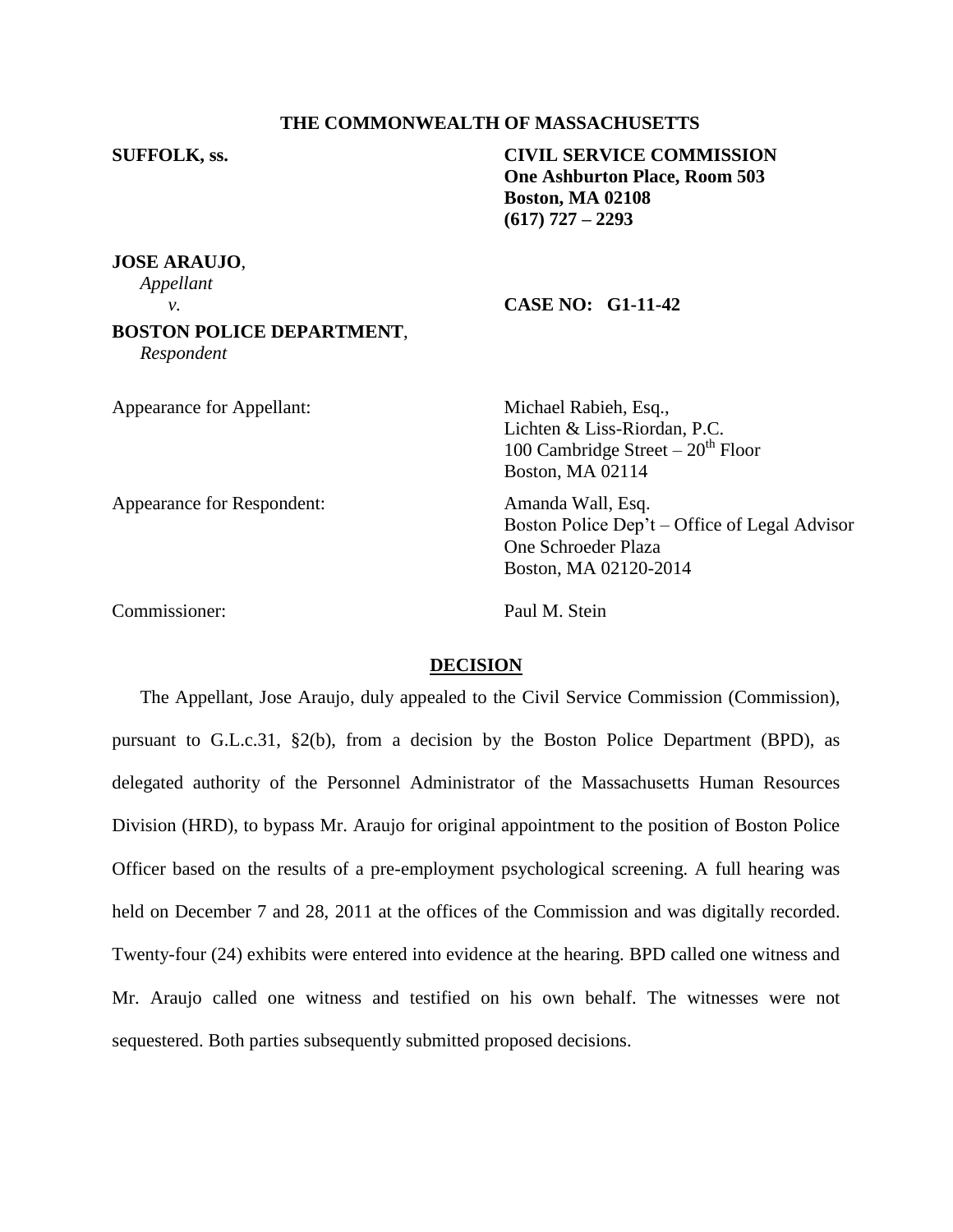## **FINDINGS OF FACT**

Based upon the Exhibits; testimony of the Appellant, Dr. Ronn Johnson, Ph.D. and Dr. Mark Schaefer, Ph.D., and inferences reasonably drawn from that evidence as I find credible, I make the findings of fact set forth below.

## The Appellant

1. Jose Araujo is a long-time Boston resident who lives with his wife and young son in Dorchester. He was born in Cape Verde and immigrated to Boston, where his parents previously moved, in 1989. He graduated from the Boston Public Schools and received a bachelor's degree in finance and economics from UMASS Amherst in 2001. He speaks five languages, including Cape Verdean, Spanish and Portuguese. (*Exhs. 2 & 23; Testimony of Appellant*)

2. After college, Mr. Araujo took a job as a mutual fund accountant for State Street Bank in Boston and left after one year to start up his own computer business, which he initially ran from the basement of his home and later relocated to its present location on Geneva Avenue in Dorchester. The business has been in continuous operation and is now known as Computers-for-All. It sells custom-built computers and repair service. It is profitable. He also owns and manages a successful laundromat business in Dorchester, which he bought out of bankruptcy in 2006. (*Exhs. 2, 21 & 23; Testimony of Appellant*)

3. Over the years, Mr. Araujo has been required to deal with difficult customers in both his computer business and at the laundromat, which has required good interpersonal skills to understand and solve a customer's problem. (*Exh. 2; Testimony of Appellant*)

4. In 2006, Mr. Araujo was appointed as a constable for the City of Boston. He provides services to the Massachusetts Department of Revenue's child support enforcement division. He is licensed by the BPD to carry a firearm, which he has drawn on occasion in the course of his

2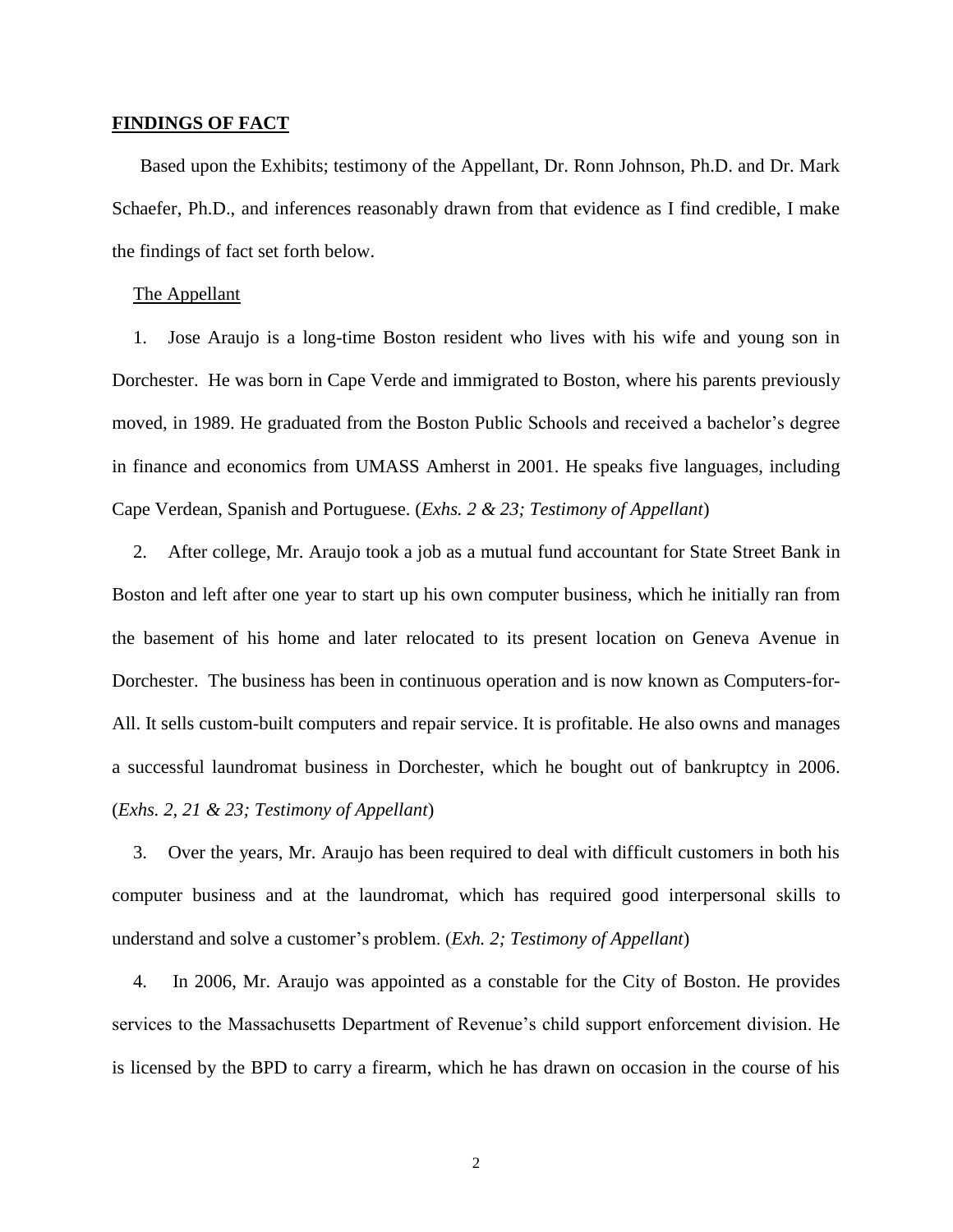duty as a constable but has never discharged the weapon. As a constable, he has called upon BPD officers for support and has worked alongside them and with a partner on occasion. (*Exhs.* 

# *2 & 20 & 21; Testimony of Appellant*)

5. Mr. Araujo has been involved with his community through a number of organizations, including the Bird Street Youth Center, where he sponsors athletic teams and provides discount laundry services, and Boston Main Street, a program established by the City of Boston to assist local business owners with crime issues and city services. (*Exh. 21; Testimony of Appellant)*

# BPD Psychological Screening Process

6. The BPD conducts the psychological screening of police officer candidates pursuant to the terms of HRD's Medical and Physical Fitness Standards Tests for Municipal Public Safety Personnel, which are described in HRD's Physician's Guide – Initial-Hire Medical Standards (HRD Medical Standards). (*Exh.6*)

7. The HRD Medical Standards state:

"Each municipal police department shall establish and implement a pre-placement medical evaluation process for candidates. During medical evaluation, *the physician shall evaluate each individual to ascertain the presence of any medical conditions* listed in these standards, or any medical conditions not listed *which would prevent the individual from performing the essential job functions without posing significant risk. It is our intent to encourage the use of professional judgment regarding medical conditions that are not specifically listed*. A candidate shall not be certified as meeting the medical requirements of these standards if the physician determines that the candidate has any Category A medical condition specified in these standards. Furthermore, *a candidate shall not be certified as meeting the medical requirements of these standards if the physician determines that the candidate has a Category B medical condition that is of sufficient severity to prevent the candidate from performing the essential functions of a police officer without posing a significant risk to the safety and health of him/herself or others*."

*(Exh. 6, p. 5*) (*emphasis added*)

8. Category A and Category B "Psychiatric" medical conditions are defined as follows:

Category A medical conditions shall include: a. disorders of behavior, b. anxiety disorders, c. disorders of thought, d. disorders of mood, e. disorders of personality.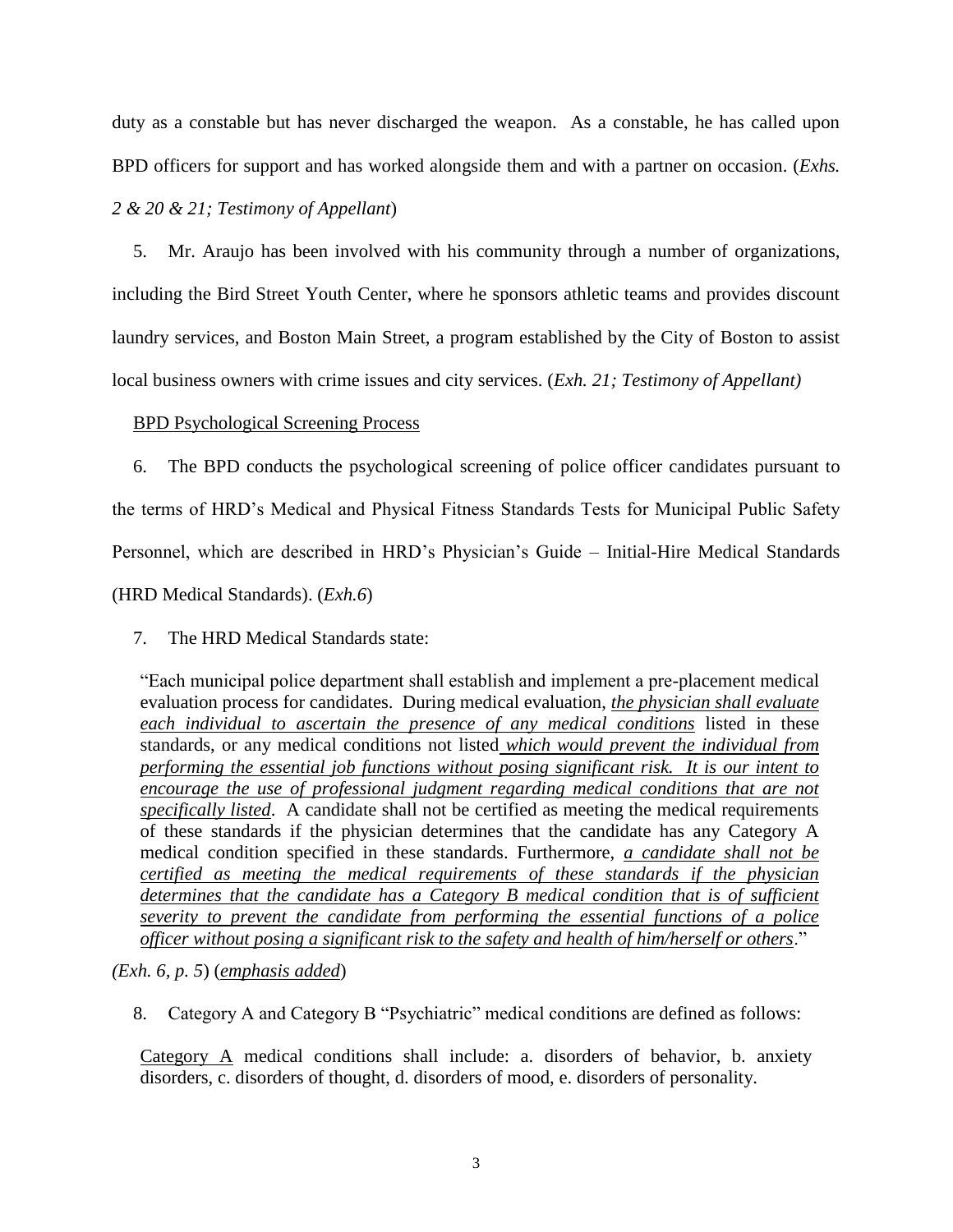Category B medical conditions shall include: a. a history of any psychiatric condition, behavior disorder, or substance abuse problem not covered in Category A. Such history shall be evaluated based on that individual's history, current status, prognosis, and ability to respond to the stressors of the job, b. any other psychiatric condition that results in an individual not being about to perform as a police officer.

(*Exh. 6, p.16*)

9. The purpose of a psychological evaluation is to identify job-related psychopathy that "rules out" a candidate from serving as a police officer. A current diagnosis of a mental disorder as defined by the Diagnostic and Statistical Manual of Mental Disorders (DSM) published by the American Psychiatric Association is sufficient to qualify as a Category A medical condition. A Category B psychiatric condition is manifest by substance abuse or any other job-related patterns of behavior or cognitive dysfunction that are present and justify a clinical judgment that a candidate's current impairment will interfere with his or her ability to perform the essential functions of the job of a police officer. (*Testimony of Dr. Johnson & Dr. Schaefer*)

10. In or about July 2004, BPD submitted, and HRD approved, the BPD's Proposed Psychological Screening Plan, which provided for a three-phase testing and interview process.

Phase I – Administration of two written, computer scored psychological tests – the Minnesota Multiphasic-Personality Inventory  $- 2$  (MMPI-2), and Personality Assessment Inventory (PAI). In addition, candidates are required to complete a biographical history questionnaire.

Phase II – A thirty (30) minute interview performed by the BPD's staff psychiatrist.

Phase III – If the Phase II interview raised any suitability issues, a second "in-depth clinical interview" by a Board Certified Psychiatrist, who generates a comprehensive report. The BPD staff psychiatrist will review this report and concurrence will be recorded.

(*Exh.3*)

11. On July 1, 2010, BPD Director of Human Resources submitted a revised psychological screening plan to HRD, and requested HRD's review and approval "as soon as possible, as we have begun processing for another recruit class and will soon be required to engage in the psychological and medical screening components." (*Exh.4*)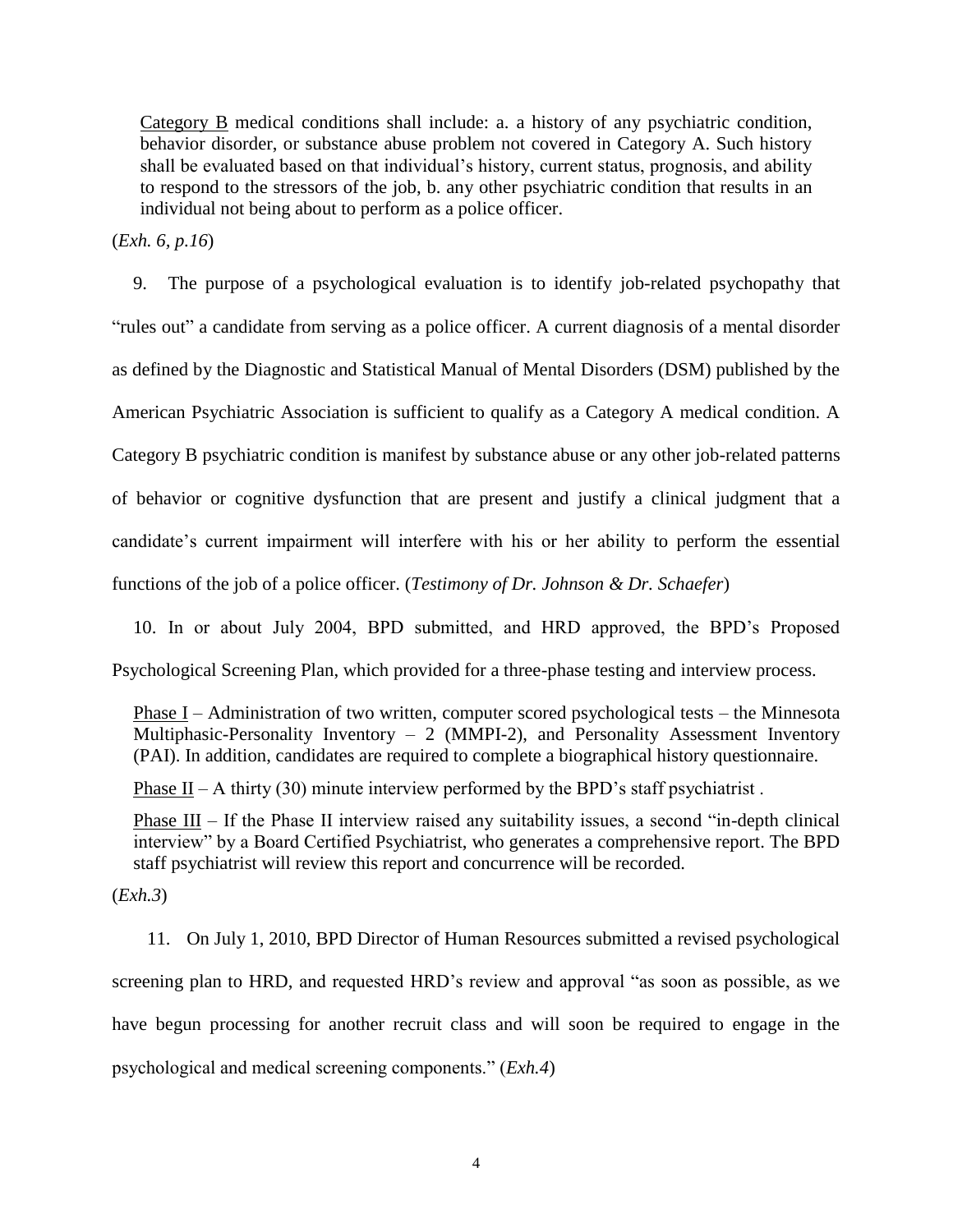12. The revised plan continued the basic three-phase components of the 2004 plan, with three principal substantive changes: (a) the MMPI-2 [Restructured Form] (MMPI-2RF) replaced the MMPI-2 as one of the two written test instruments to be used,  $\binom{1}{k}$  (b) the initial or second screening interview could be performed by either a licensed psychiatric or a "doctoral level" psychologist, and (c) a BPD staff psychiatrist was no longer required to document concurrence with a second level screening recommendation. (*Exh.4*)

13. After an initial review, HRD indicated that it did not "see any reason to not approve" the proposed revised plan, so long as HRD received the necessary particulars about the licensed clinicians the BPD planned to employ. Following further exchanges between BPD and HRD, HRD formally approved the BPD's revised plan for psychological screening of candidates on June 30, 2011. (*Exhs.4 & 5*)

#### The Appellant's 2008 BPD Applications

 $\overline{a}$ 

14. Mr. Araujo first was considered for appointment to the BPD in 2008. He completed the required Student Officer Application, went through a background investigation and received a conditional offer of employment. The 2008 application packet was not placed in evidence, but no material differences were identified with the information in the 2010 application packet which is the subject of the present appeal. (*Exhs. 2, 11, 13 & 25; Testimony of Appellant & Dr. Schaefer. See also Araujo v. Boston Police Dep't, CSC Docket No.G1-09-24)*

15. Mr. Araujo then went through the required pre-employment psychological screening. The BPD's first level screener, psychiatrist Dr. Marcia Scott, reported that his behavior showed "persistent, inability to conform to basic social rules, or even consider the rules important" and

 $1$  The MMPI-2RF and the MMPI-2 are substantially similar, with the MMPI-2RF being a new, condensed version. I do not find that the differences in the two versions have any material bearing on this appeal. Both tests involve a series of true-false questions or "items" which are scored in the same categories of clinical scales and both include a series of validity scales that help assess whether the test results suggest that the test taker has consciously or unconsciously skewed the results. (*Testimony of Dr. Schaefer*)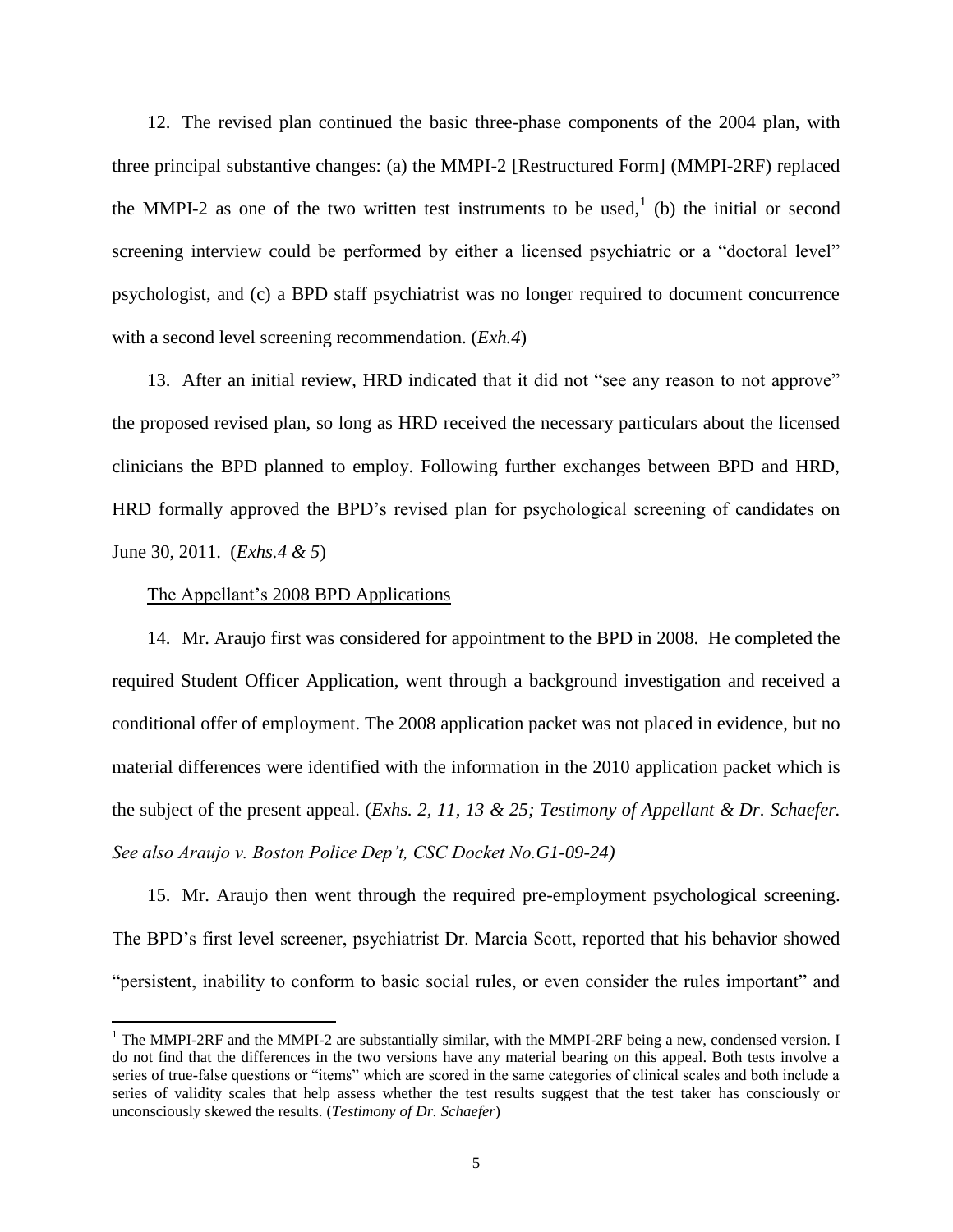"showed no concern for others" and that, this "dysfunctional and inflexible personality and coping patterns since adolescence . . . would interfere with his ability to perform the duties of an armed police officer." She referred him for a second level screening. (*Exhs, 7, 8, 9, 11; Testimony of Appellant*)

16. The 2008 second level screening was performed by psychiatrist Dr. Julia Reade, who described Mr. Araujo as a "tall, grim-faced man" who "appeared mildly depressed". She concurred with Dr. Scott that his "difficulty following rules, respecting authority, seeing his own part in problems or taking responsibility for his decisions and actions" made him "not acceptable for the Boston Police Department.' (*Exh. 13*)

17. Mr. Araujo appealed to the Commission from the BPD's decision to bypass him as unfit for psychological reasons. After one day of evidentiary hearing (before this Commissioner), the parties reported that they had settled the matter for procedural reasons and the BPD agreed to provide Mr. Araujo the opportunity for another consideration. By unpublished decision, dated May 20, 2009, the Commission entered a Decision granting Chapter 310 relief to Mr. Araujo and, consistent with the parties' settlement agreement, he was ordered to be placed at the top of the next Certification issued to the BPD for appointment of police officers. (*Araujo v. Boston Police Dep't, CSC No. G1-09-2009*)

## The Appellant's 2010 BPD Application

18. Mr. Araujo's name appeared on Certification No. 290999 and he again completed the required Student Officer Application. Mr. Araujo included with his Student Officer Application the required neighborhood and character letters of reference. He did not provide employment records other than from his one year of employment at State Street Bank during 2001-2002, as he has been self-employed since then. (*Exhs. 2 & 23*)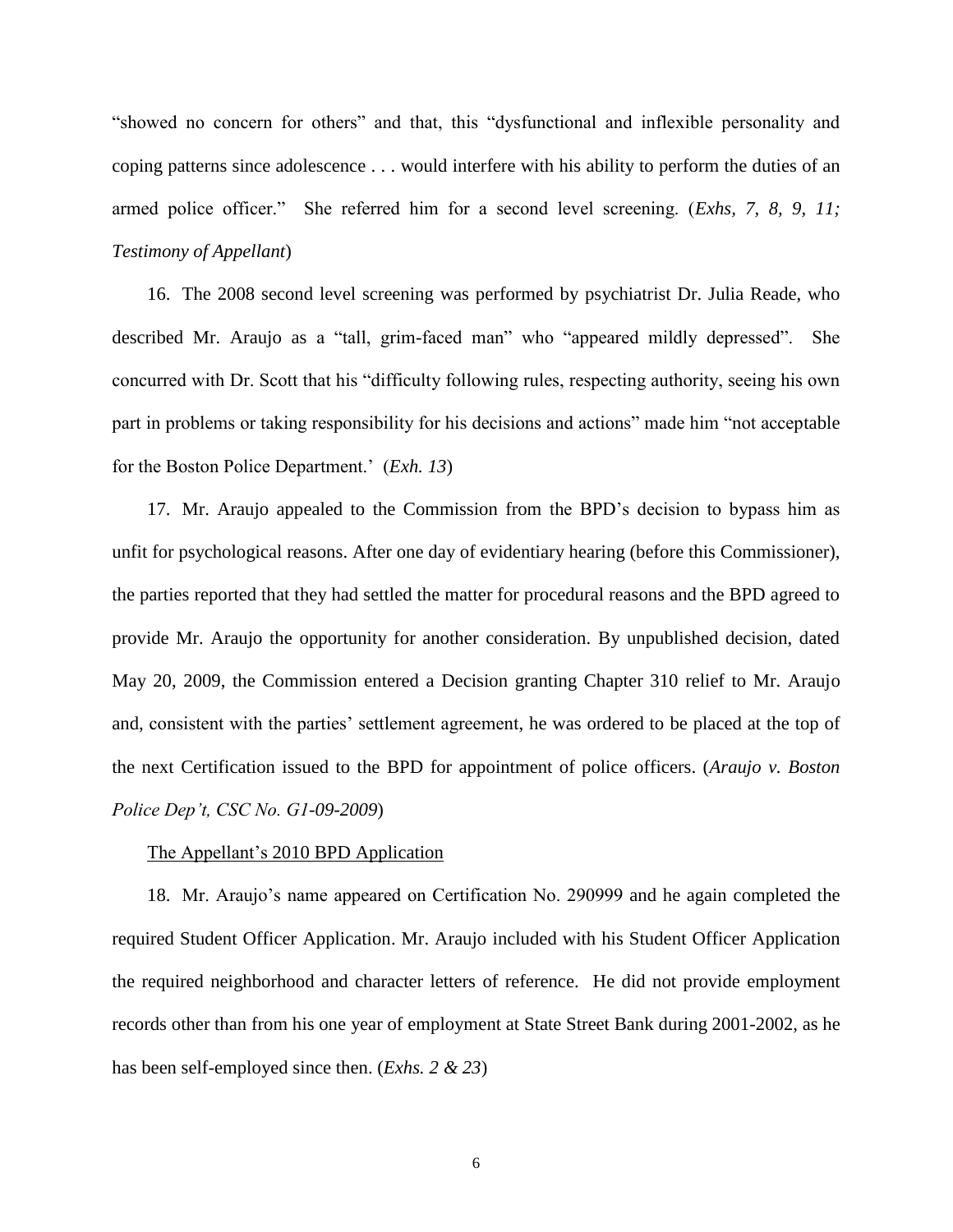19. Among the references he obtained, Mr. Araujo supplied letters from persons with direct personal knowledge of his ability to handle stressful situations and to defuse tensions when they arose, who provided specific examples, such as an incident when Mr. Araujo was confronted by an angry customer in his computer store who threatened him and was able to calm down the customer. (*Exh. 2*)

20. In his application, Mr. Araujo disclosed, among other things:

- In September 1997, at the start of his freshman year at UMASS Amherst, he was parked on campus when a friend asked him to put a bicycle into the trunk of his car. He assumed the person who had the owned the bicycle owned it but, actually, it had just been stolen. The police arrived, everyone fled except Mr. Araujo and he was arrested for larceny. The case was continued without a finding and dismissed in 1998. Mr. Araujo said he "learned his lesson" not to be too trusting of "bad people".
- During the summer between his sophomore and junior years, Mr. Araujo was on Blue Hill Avenue, returning home after visiting a friend, when a woman waved him over and started a conversation. She asked if he had any money to pay her and he offered her \$10, which was all he had at the time. The woman turned out to be an undercover police officer and he was arrested for soliciting a prostitute. He was "very ashamed of what he did".Two weeks later, the charges were dismissed.
- In 2002, Mr. Araujo had failed to keep the insurance on his motorcycle in force. The motorcycle was being repaired when the mechanic took it out for a ride and happened to be stopped, resulting in a citation of him,as the owner. He also disclosed several other older citations and a warning for running a stop sign in 2007.

(*Exh. 2*)

21. Following another background investigation, which included review of his complete driving and criminal history, Mr. Araujo received his second conditional offer of employment, subject to medical/psychological screening and physical abilities testing. (*Exhs.1 & 21*)

# The Appellant's 2010 Psychological Evaluation

22. In September 2010, Mr. Araujo began the BPD's psychological screening process for the second time, taking the two prescribed written psychological tests (MMPI-2RF and PAI). His test results largely confirmed the absence of any significant psychological issues. The computerized interpretive report for the MMPI-2RF stated that Mr. Araujo had not produced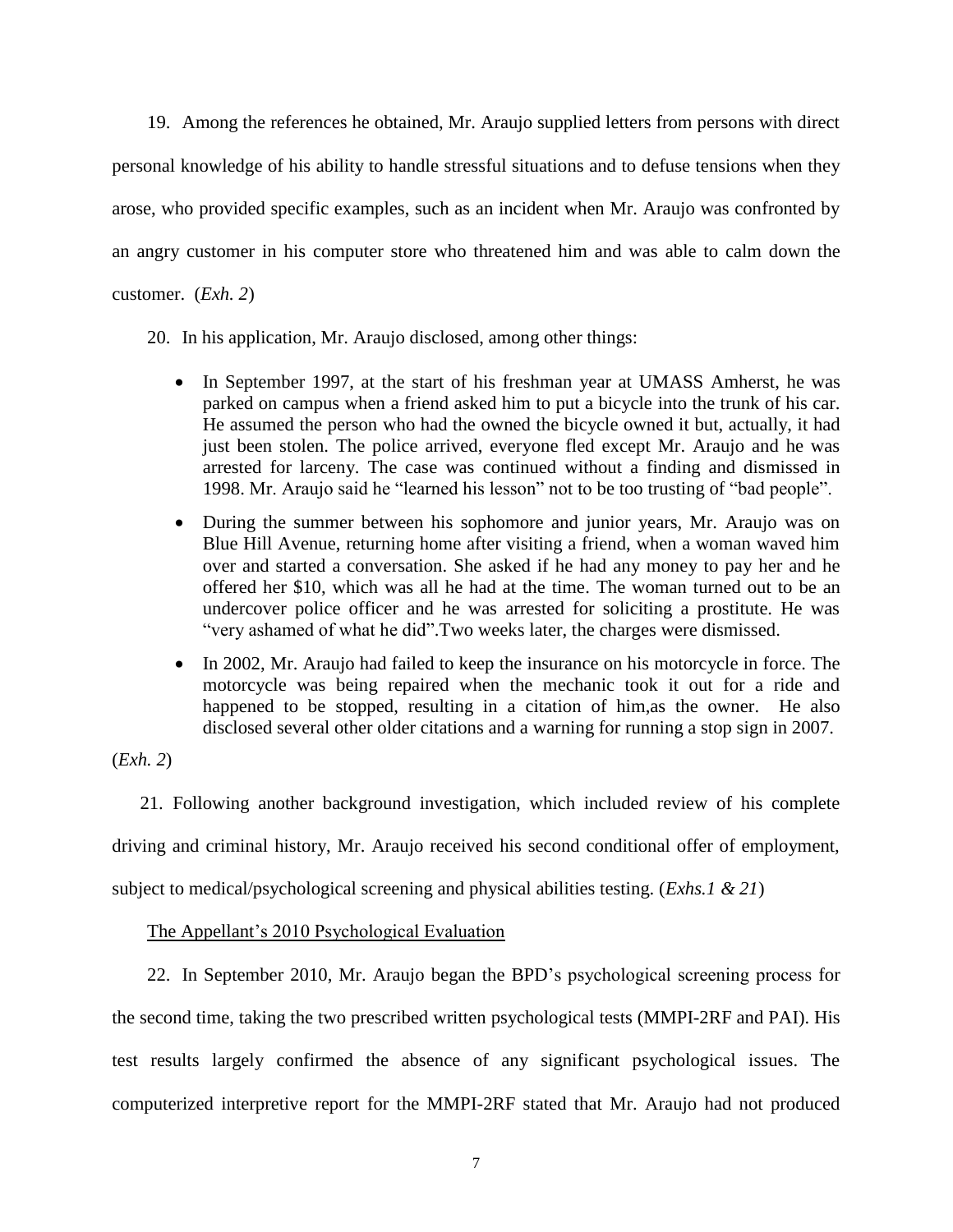elevated scores on any of the seven scales designed as having "critical item content" and there were "no indications of somatic, cognitive, emotional, thought or behavioral dysfunction". The PAI computerized report stated that he was a "low risk" of being poorly rated for employment "by psychologists with expertise in law enforcement, corrections and public safety screening". His PAI test profile placed in the "Warm Control" quadrant, which is similar to the profile of 70% of all public safety applicants and is typical of a person who is "generally friendly, extraverted, and quick to help others who need help." The tests results disclosed no indication of any anger management, substance abuse proclivity or alcohol or illegal drug use concerns. (*Exhs.14, 15, 18 & 25; Testimony of Dr. Johnson & Dr. Schaefer*) 2

23. Mr. Araujo's MMPI-2RF test scores did show mildly-elevated scores on scales that measure a subject's "defensiveness" in taking the test, suggesting that the test taker has tried to put him/her in a positive light and minimized acknowledging deficiencies, even the most common faults. His scores did not invalidate the test results. Moreover, when compared to a group of employed law enforcement officers who had taken the same PAI test, his scores showed that he was more likely than most pre-employment test-takers to acknowledge past problematic behavior. (*Exhs.14,15,18, 20 & 25; Testimony of Dr. Johnson & Dr. Schaefer*)

24. Both Dr. Johnson and Dr. Schaefer agreed that the written psychological test results, alone, are not sufficient to disqualify a candidate. (*Testimony of Dr. Johnson & Dr. Schaefer*)

25. On September 16, 2010, Mr. Araujo saw Dr. Marcia Scott for the second time, who performed another Phase II first level screening which lasted less than 15 minutes. Mr. Araujo remembers clearly that Dr. Scott began by asking him: "Why are you here?" When he refused to

 $\overline{a}$ 

 $2$  Dr. Johnson's report suggested that Mr. Araujo's PAI test scores "suggests concerns about his intoxicant use patterns", but he acknowledged at the Commission hearing that this conclusion was based on his erroneous interpretation of the relevant test scales. The PIA report actually reported that Mr. Araujo's test results put him at "low" risk for alcohol and drug abuse. (*Exhs. 15, 18, 20 & 25; Testimony of Dr .Johnson & Dr. Scheafe*r)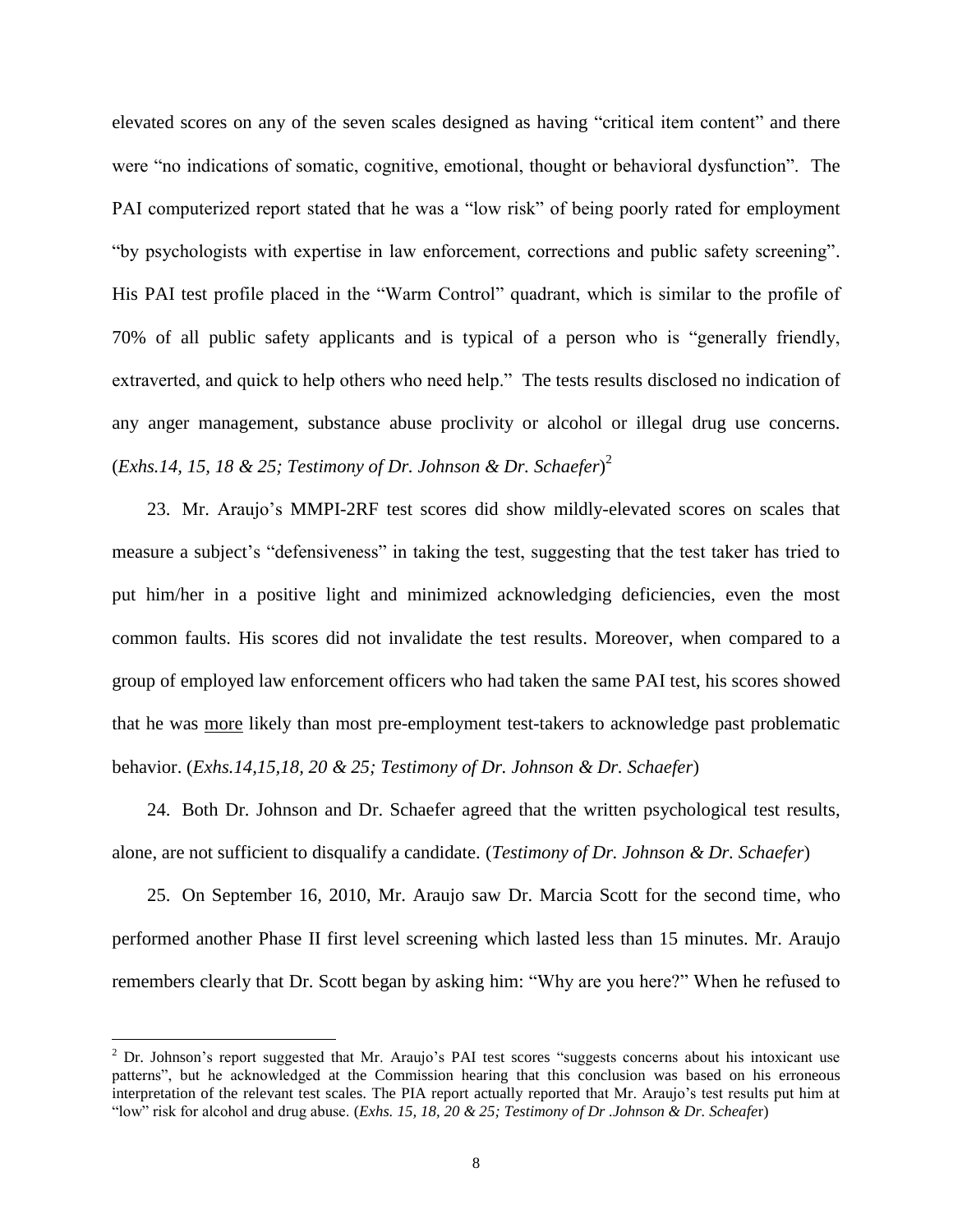acknowledge that he suffered from the psychological problems that she and Dr. Reade had identified in their 2008 reports ("It was wrong, that's why I appealed it"), she said: "So are you calling Dr. Reade and me liars?" She told Mr. Araujo that his psychological test results were "invalid". She did not ask about his recent work history or life experiences. Dr. Scott did not testify at the Commission hearing. (*Exh.16; Testimony of Appellant*)

26. Mr. Araujo's Phase III interview was conducted by Dr. Ronn Johnson, Ph.D. on October 23, 2010. Dr. Johnson is a licensed clinical psychologist who is employed as an associate professor of psychology at the University of San Diego. He performs pre-employment and fitness for duty psychological evaluations for approximately twenty (20) law enforcement agencies, including the San Francisco, Los Angeles and New York police departments. He estimated that he has done approximately 11,000 pre-employment screenings in his career. (*Exh. 17; Testimony of Dr. Johnson*)

27. Dr. Johnson began performing pre-employment screenings for the BPD in July 2010. As of the date of the Commission hearing, he had performed between 100 to 150 second-level screenings of BPD candidates. He generally agrees with the first-level screener in finding a candidate unsuitable for employment. (*Testimony of Dr. Johnson*)

28. Dr. Johnson come to Boston to interview BPD candidates, seeing approximately six to eight candidates, back-to-back, over a twelve to fourteen hour day. He receives the candidates' test results and the first-level screener's report prior to arriving in Boston. He is provided the candidates' Student Officer Application packets when he arrives at BPD headquarters several hours before beginning his scheduled interviews. (*Testimony of Dr. Johnson*)

29. Dr. Johnson provided Mr. Araujo with a 71 item questionnaire which he completed prior to meeting with Dr. Johnson for about 30 minutes. The interview focused on Mr. Araujo's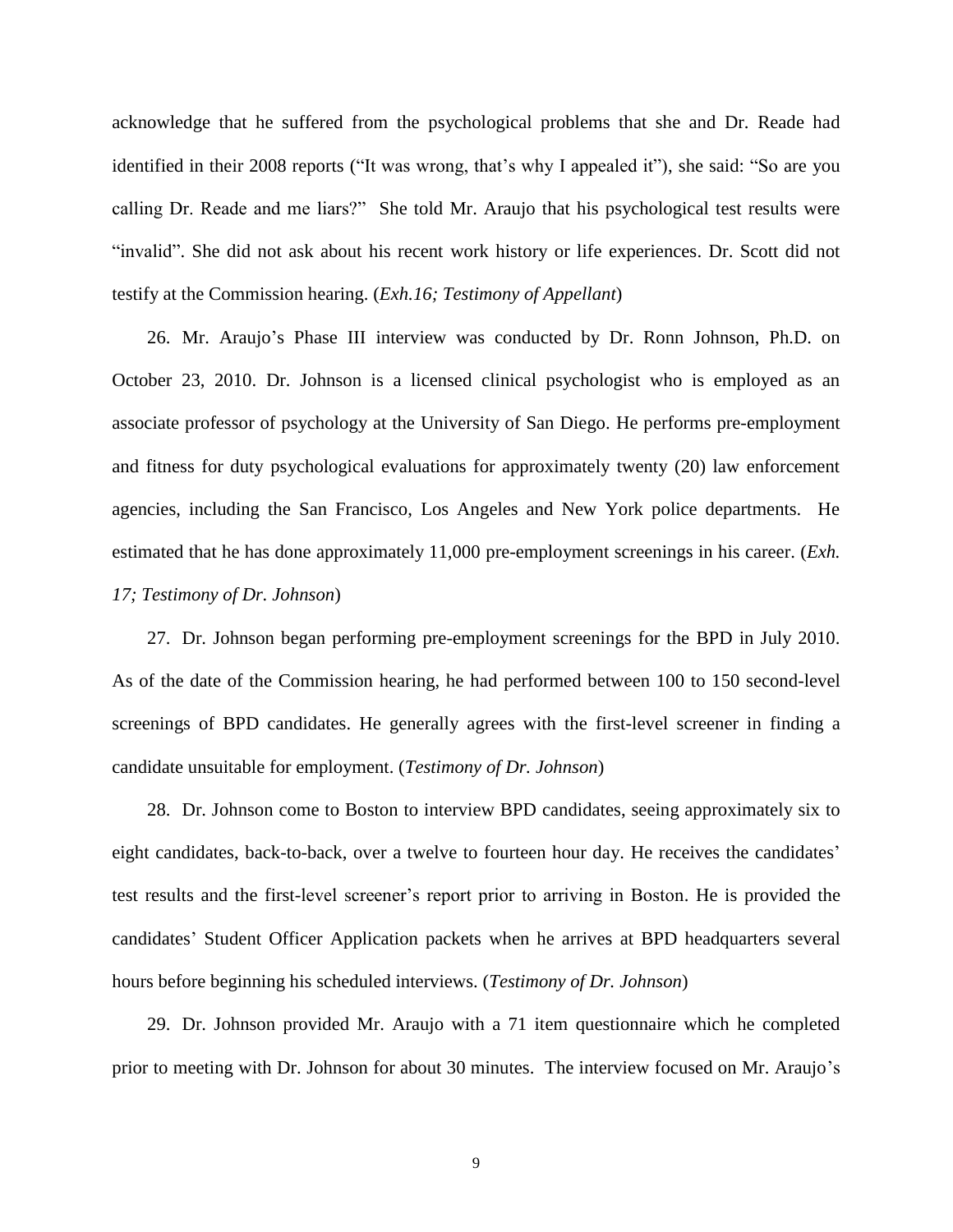"contacts with the legal authorities" and his use of drugs and alcohol. Mr. Araujo was not asked

to describe his work in running his computer and laundromat businesses or his work as a

constable. (*Exhs.18 & 22; Testimony of Appellant & Dr. Johnson*)

30. The next day, October 24, 2010, Dr. Johnson submitted his written report which stated:

"In this examiner's opinion, the psychological findings are anticipated to have an overriding negative impact on the recruit's ability to fulfill essential job-relevant functions. There are several areas associated with the police officer position that this recruit is likely to *struggle to perform* at a satisfactory level*.* The counterproductive behaviors exceed the positive ones. The work areas where *this recruit is expected to experience difficulties* . . .[with] *substance abuse, compliance with the law, integrity, quality of judgment and teamwork*."

. . . "There is current evidence of a behavioral disorder or current mental impairment. This well-established pattern of behavior and thinking is expected to significantly interfere with this recruit's ability to *consistently perform* the duties and manage the stress of an armed police officer. There are *serious doubts* about this *recruit's ability* to engage in productive heated give-and-take exchanges with emotional citizens who may accuse him of bad intentions. He is someone who is uncomfortable with criticism and may over-react during scene management situations where he is expected to restore a sense of calm and order."

"Mr. Araujo was evasive and unforthcoming about many aspects of his history . . . He repeatedly made excuses for any of his previous ill-advised decisions and usually externalized blame (i.e. setup for arrest of soliciting). . . . [T]here is greater likelihood of *job-related integrity and anger management problems that are anticipated to plaque [sic] him as a police officer*."

"The mistakes stemming from his thinking and reasoning . . . is expected to significantly interfere with his ability to realistically assess situations, examine his reasoning in making decisions, take responsibility for his role in problems that arise, and utilize feedback and support. . . . [T]his applicant is NOT RECOMMENDED as suitable for hire as an armed police officer with the Boston Police Department."

(*Exh. 18*) (*emphasis added*)

31. On December 13, 2010, the BPD's Director of Human Resources, Robin Hunt, wrote to

Mr. Araujo, informing him that the results of the psychological screening "indicate that you cannot adequately perform the essential functions" of a BPD police officer and "a reasonable accommodation is not possible." The letter repeated verbatim the conclusions from Dr.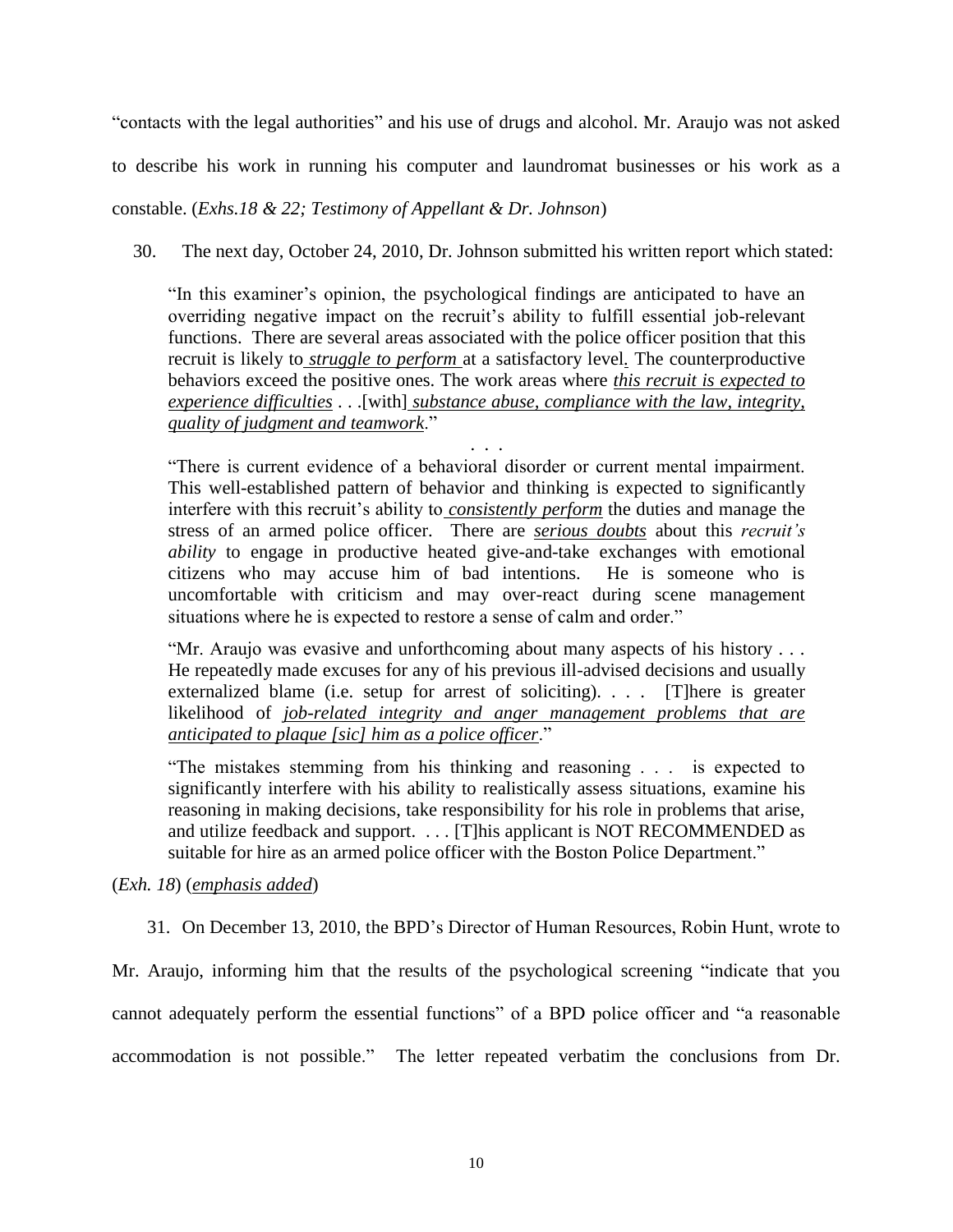Johnson's report quoted above and stated "Dr. Marcia Scott, M.D., the Boston Police Department's Consulting Psychiatrist concurred with this assessment." (*Exh.1*)

32. On February 10, 2011, Mr. Araujo duly appealed to the Commission from the BPD's decision to by bypass him. (*Claim of Appeal*)

## Dr. Johnson's Testimony

33. Although he had not so stated explicitly in his report, Dr. Johnson opined at the Commission hearing that Mr. Araujo has a Category B "behavior disorder". He could not define the disorder he had in mind other than in terms of "poor judgment and the ability to see self in a situation, ability to accept responsibility for misconduct when it's clearly identified." He could offer nothing on which he based his opinion other than the documented "incidences associated with legal contacts where he was arrested for the transporting of the bicycle, the solicitation of the prostitute, and the violation of compulsory insurance." In particular, Dr. Johnson cited Mr. Araujo's allegedly calling the solicitation arrest more of a "set up" than a situation where he was out looking for sex, as demonstrating an inability to accept responsibility and an unwillingness to grow and mature." (*Testimony of Dr. Johnson & Dr. Schaefer*)

34. Dr. Johnson demonstrated little present recollection of the details of Mr. Araujo's work history. He gave no plausible rationale for focusing his report and his testimony on the three prior episodes in Mr. Araujo's personal life disclosed in his application while discounting all the data he was provided that tended to show that Mr. Aruajo had no problems with any real world "anger management" issues, had a good track record of "teamwork" and disclosed no issues in handling stress in his work experiences or family life over the past decade. He provided no basis to infer that Mr. Araujo ever used illegal drugs or abused alcohol. (*Exhs 1, 2, .23; Testimony of Dr. Johnson*)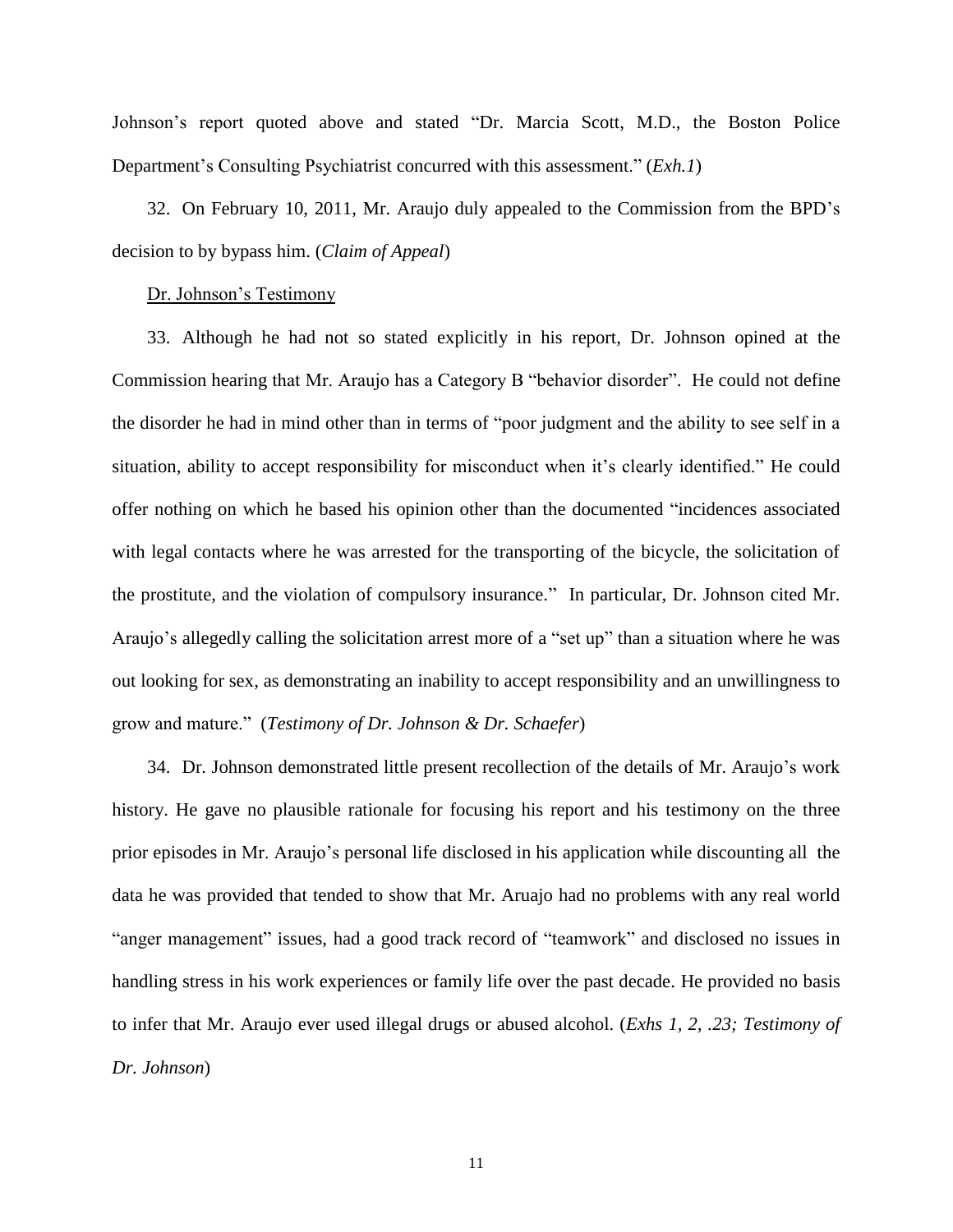35. It was also clear from Dr. Johnson's testimony that his conclusions were materially influenced by the assessments of Dr. Scott, who had reported, among other things, that he was "quick to use denial" during the interview and had "glared' at her. He was the only witness called to testify by the BPD. He had no personal knowledge to substantiate the reliability or truth of those parts of Dr. Scott's report on which he relied. (*Testimony of Dr. Johnson*)

### Dr. Schaefer's Testimony

36. Dr. Mark Schaefer is a licensed clinical and forensic psychologist who has performed pre-employment psychological screenings for approximately thirty years for about a dozen Massachusetts police departments (400-500 screenings) and fire departments (300-400 screenings), including the municipalities of Cambridge, Framingham and Lynn. He has also been retained to evaluate appellants in fifteen civil service appeals of bypass decisions on behalf of police officer candidates. He declined to testify in five of those cases because he agreed with the bypass determination. (*Exh. 19; Testimony of Dr. Schaefer*)

37. Dr. Schaefer examined Mr. Araujo at the request of his counsel after the BPD bypassed him in 2008 and, again, in 2010. On both occasions, Dr. Schaefer conducted a thorough review of Mr. Araujo's BPD application packet and psychological tests results, conducted in-depth interviews and prepared detailed report of his findings. He concluded that "[t]here is simply no indication that Mr. Araujo suffers from a behavior disorder or mental impairment". He found no evidence of psychiatric grounds to disqualify Mr. Aruajo from employment as a BPD police officer. *(Exhs. 20 & 25: Testimony of Dr. Schaefer*)

38. In particular, Mr. Araujo had "answered all questions put to him without hesitation" and "fully acknowledged past problem areas" during both interviews. He "was able to describe in an articulate and clear fashion . . . the various responsibilities which he has running two businesses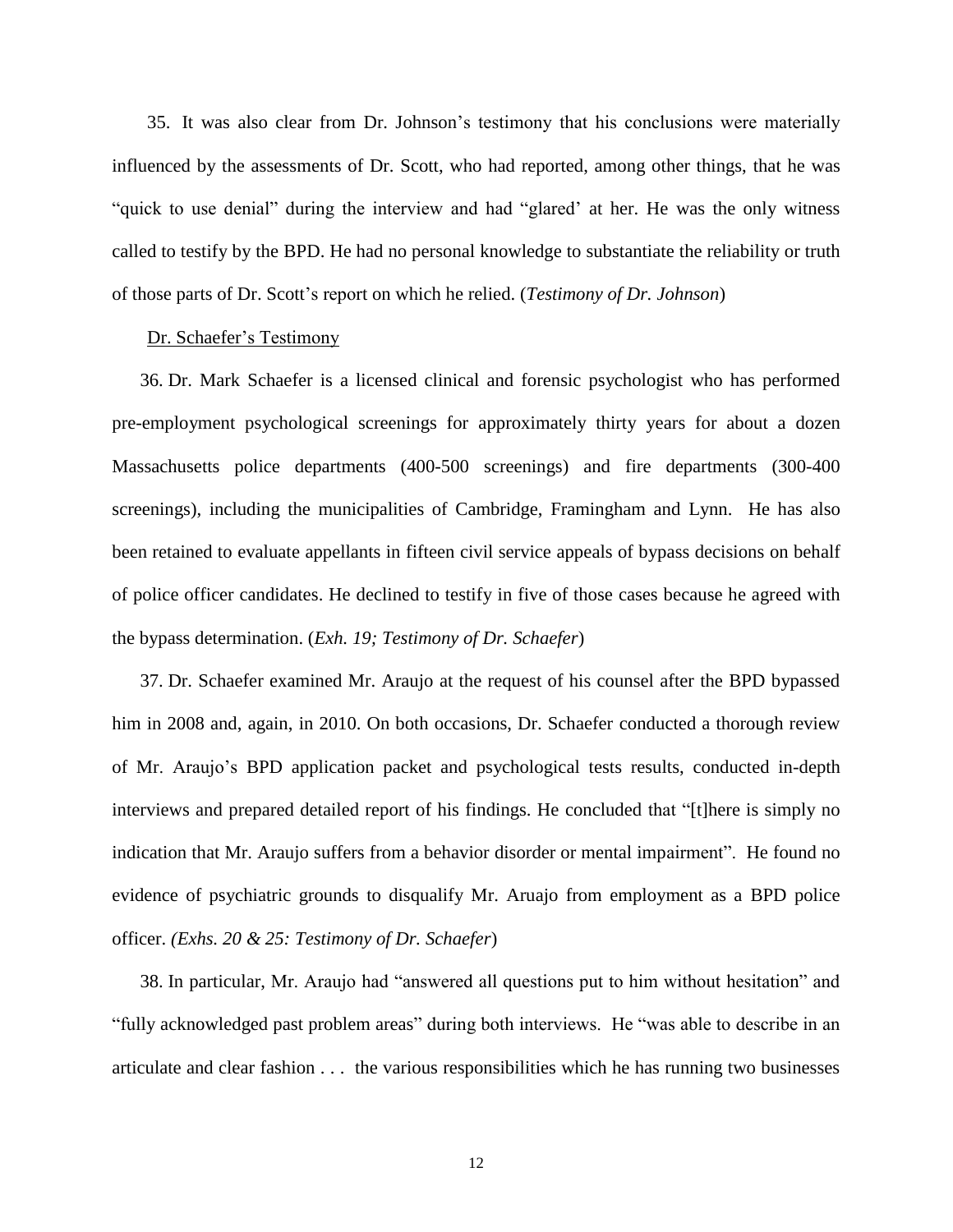and also working as a constable. . . .[T]here is now ample data that Mr. Araujo has placed himself in situations, in which he must deal with the public on a regular basis, and there was no indication, cited by any source, that he has difficulties in handling criticism or effectively managing the day-to-day problem solving that is an integral part of these jobs." (*Exh 20; Testimony of Dr. Schaefer*)

39. Dr. Schaefer acknowledged Mr. Araujo's prior "brushes with the courts" but based his opinion on the undisputed fact that, save for the fine Mr. Araujo paid for a compulsory insurance violation in 2002, his two criminal incidents occurred while he was in college, and since then he "had no further problems of any sort." He also relied on such additional facts, which also were not controverted, that Mr. Araujo:

- has been in a long standing stable relationship with his wife and started a family
- owns a home with his brother who is a BPD police officer
- speaks five languages which demonstrates an ability to communicate with a diverse number of different ethnic groups
- persists in his desire to become a police officer despite significant frustration and disappointment

(*Exhs. 20 & 25: Testimony of Dr. Schaefer*)

40. Dr. Schaefer took issue with Dr. Johnson's selective interpretation of certain of the psychological test results. He provided a credible explanation for the few "elevated" scales on the tests that, while "suggesting some minimization of faults", did not reach a significant level and should be expected of many pre-employment applicants, as illustrated by comparably elevated PAI scores reported for a sample group of hired, post-probationary police officers who had taken the same test. He agreed that test results are not the sole basis for a psychological opinion that would rule out a candidate. He found significant that the MMPI report on Mr. Araujo stated that there were "no indications of somatic, cognitive, emotional, thought or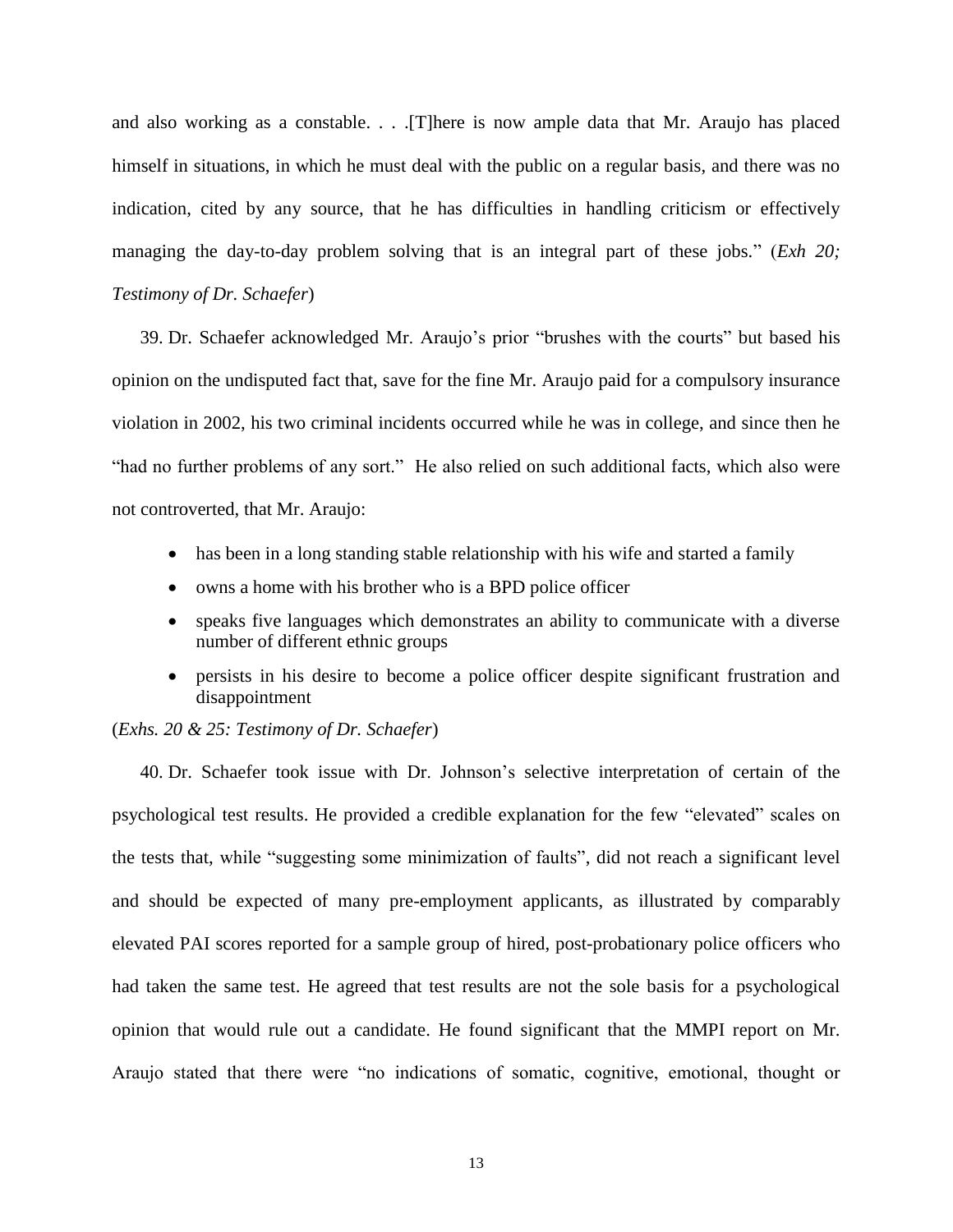behavioral dysfunction" and the PAI test report rated him "low risk" as "poorly suited" for employment in law enforcement. (*Exhs. 14,15 & 20: Testimony of Dr. Johnson*)

41. Dr. Schaefer also found nothing contained in Dr. Johnson's report or his testimony that identified or described any Category B "psychiatric condition" or "behavior disorder" that Mr. Araujo currently had as defined within the HRD Medical Guidelines. (*Testimony of Dr. Schaefer*)

42. Dr. Schaefer doubted that Dr. Johnson could avoid the problem of candidates' blending together by his practice of interviewing BPD recruits in batches of as many as eight per day, from morning to evening, with only a minimum amount of time to review all of the recruits' files (other than the test scores and the first level screener's reports). Dr. Schaefer's own practice has been to limit the number of pre-employment screenings he does to no more than four in a day for this reason. (*Testimony of Dr. Schaefer*)

## Appellant's Testimony

43. During his appearance at the Commission hearing, Mr. Araujo presented as confident, cordial and sincere. He speaks slowly in a resonant, low-pitched voice and maintained good eye contact while testifying. I perceived no sign of exaggeration or prevarication. In particular, he demonstrated good, credible present memory about the interviews conducted by Dr. Scott and Dr. Johnson. (*Testimony of Appellant*)

44. Mr. Araujo described his role as a constable working with the Massachusetts Department of Revenue, Child Support Unit, his mostly positive evaluation for his one-year employment with State Street Bank, his two successful businesses, and his community involvement. He provided a clear and convincing factual explanation of the two encounters with the law that occurred while he was a college student that was consistent with the description that he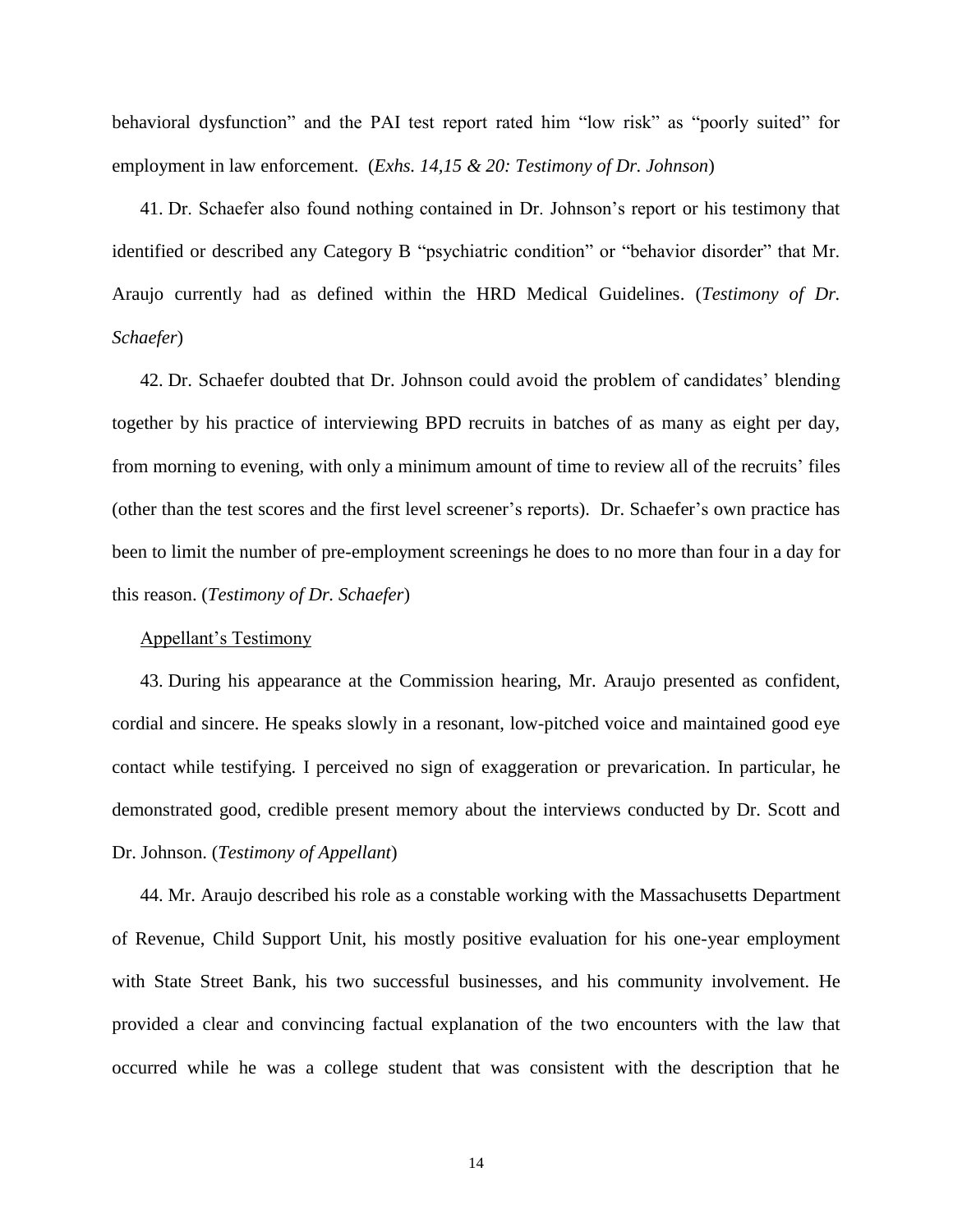previously had provided to the BPD and demonstrated that he accepted responsibility for his behavior on those occasions. In particular, he plausibly explained that his description of the encounter with the undercover officer as "more of a set up" did not mean that he denied responsibility for his actions, but that he meant he wasn't "looking for sex" and stopped only because the woman had waved him down. (*Exhs 2 &.23; Testimony of Appellant*)

## **CONCLUSION**

This appeal involves a bypass of the Appellant for original appointment to a permanent civil service position. This process is governed by G.L.c.31, Section 27, which provides:

"If an appointing authority makes an original or promotional appointment from certification of any qualified person other than the qualified person whose name appears highest [on the certification], and the person whose name is highest is willing to accept such appointment, the appointing authority shall immediately file . . . a written statement of his reasons for appointing the person whose name was not highest."

The task of the Commission when hearing a bypass appeal is "to determine . . . whether the appointing authority sustained its burden of proving, by a preponderance of the evidence, that there was reasonable justification" for the decision to bypass the candidate . . . . Reasonable justification in this context means 'done upon adequate reasons sufficiently supported by credible evidence, when weighed by an unprejudiced mind, guided by common sense and by correct rules of law.' " E.g., Brackett v. Civil Service Comm'n, 447 Mass. 233, 543 (2006) and cases cited. See also Mayor of Revere v. Civil Service Comm'n, 31 Mass.App.Ct. 315, 321 (1991) (discussing preponderance of the evidence test); Selectmen of Wakefield v. Judge of First Dist. Ct., 262 Mass. 477, 482 (1928) (same)

"In determining whether [an appointing authority] has shown reasonable justification for a bypass, the commission's primary concern is to ensure that the appointing authority's action comports with 'basic merit principles,' as defined in G.L.c.31,§1." Police Dep't of Boston v. Kavaleski, 463 Mass. 680, 688 (2012) citing Massachusetts Ass'n of Minority Law Enforcement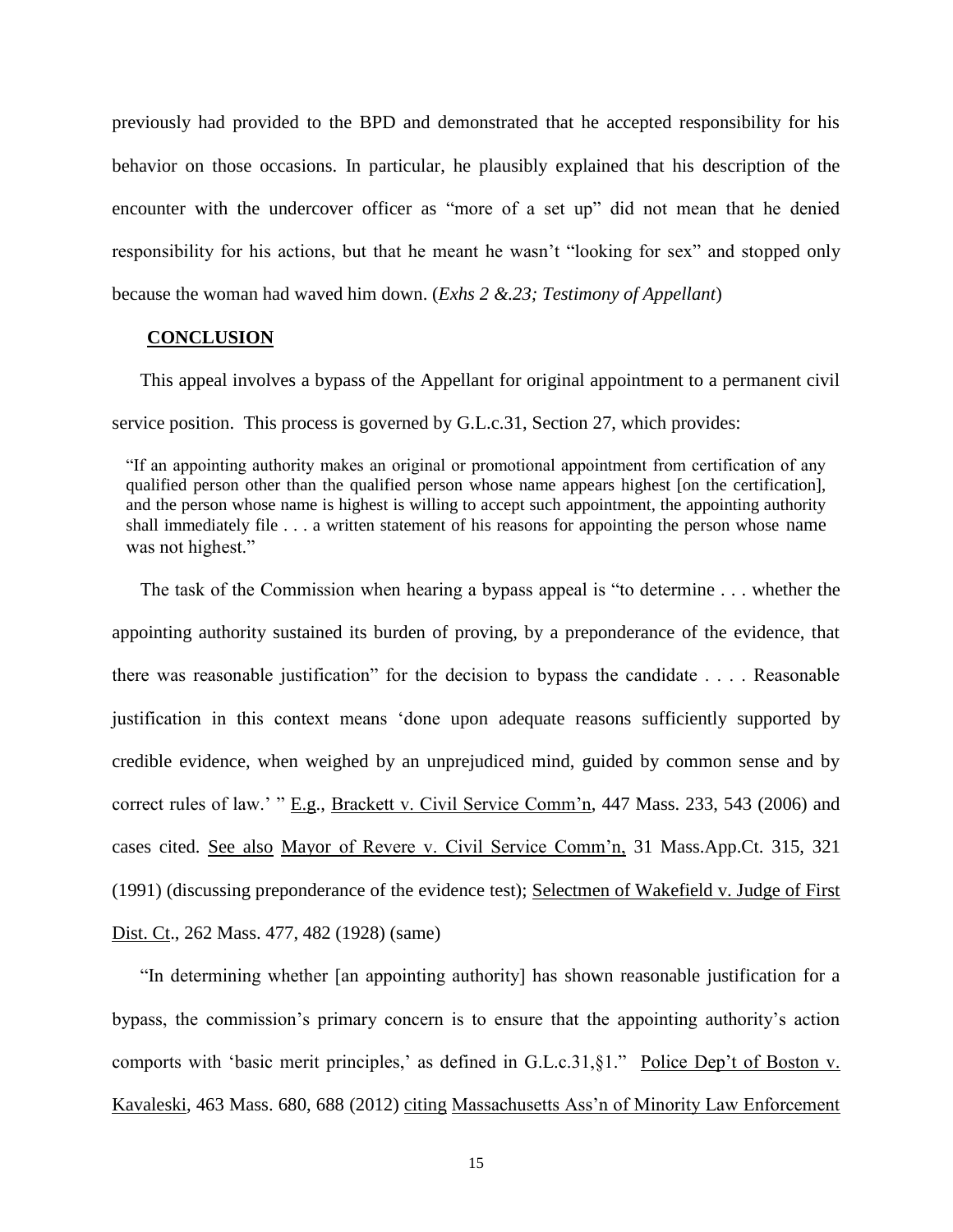Officers v. Abban , 434 Mass. 256, 259 (2001). In conducting this inquiry, the Commission "finds the facts afresh", and is not limited to the evidence that was before the appointing authority. E.g., Beverly v. Civil Service Comm'n 78 Mass.App.Ct. 182 (2010); Leominster v. Stratton, 58 Mass.App.Ct. 726, 727-28 (2003) See also Tuohey v. Massachusetts Bay Transp. Auth., 19 MCSR 53 (2006) ("An Appointing Authority must proffer objectively legitimate reasons for the bypass"); Borelli v. MBTA, 1 MCSR 6 (1988) (bypass improper if "the reasons offered by the appointing authority were untrue, apply equally to the higher ranking, bypassed candidate, are incapable of substantiation, or are a pretext for other impermissible reasons.")

The Commission must take account of all credible evidence in the record, including whatever would fairly detract from the weight of any particular supporting evidence. See, e.g., Massachusetts Ass'n of Minority Law Enforcement Officers v. Abban, 434 Mass 256, 264-65 (2001) However, it is the purview of the hearing officer to determine the credibility of the witnesses who appear before the Commission. "[T]he assessing of the credibility of witnesses is a preserve of the [commission] upon which a court conducting judicial review treads with great reluctance." E.g., Leominster v. Stratton, 58 Mass.App.Ct. 726, 729 (2003) See Embers of Salisbury, Inc. v. Alcoholic Beverages Control Comm'n, 401 Mass. 526, 529 (1988); Doherty v. Retirement Bd. Of Medford, 425 Mass. 130, 141 (1997). See also Covell v. Dep't of Social Services, 439 Mass. 766, 787 (2003) (decision relying on an assessment of the relative credibility of witnesses cannot be made by someone who was not present at the hearing)

When an appointing authority relies on expert opinion of a pre-employment psychological evaluation as the justification for a bypass decision, the Commission is mindful that the function of the psychological screening process is "narrowly circumscribed", i.e., the psychological screener's "sole task [is] to determine whether [the candidate] had a psychiatric condition that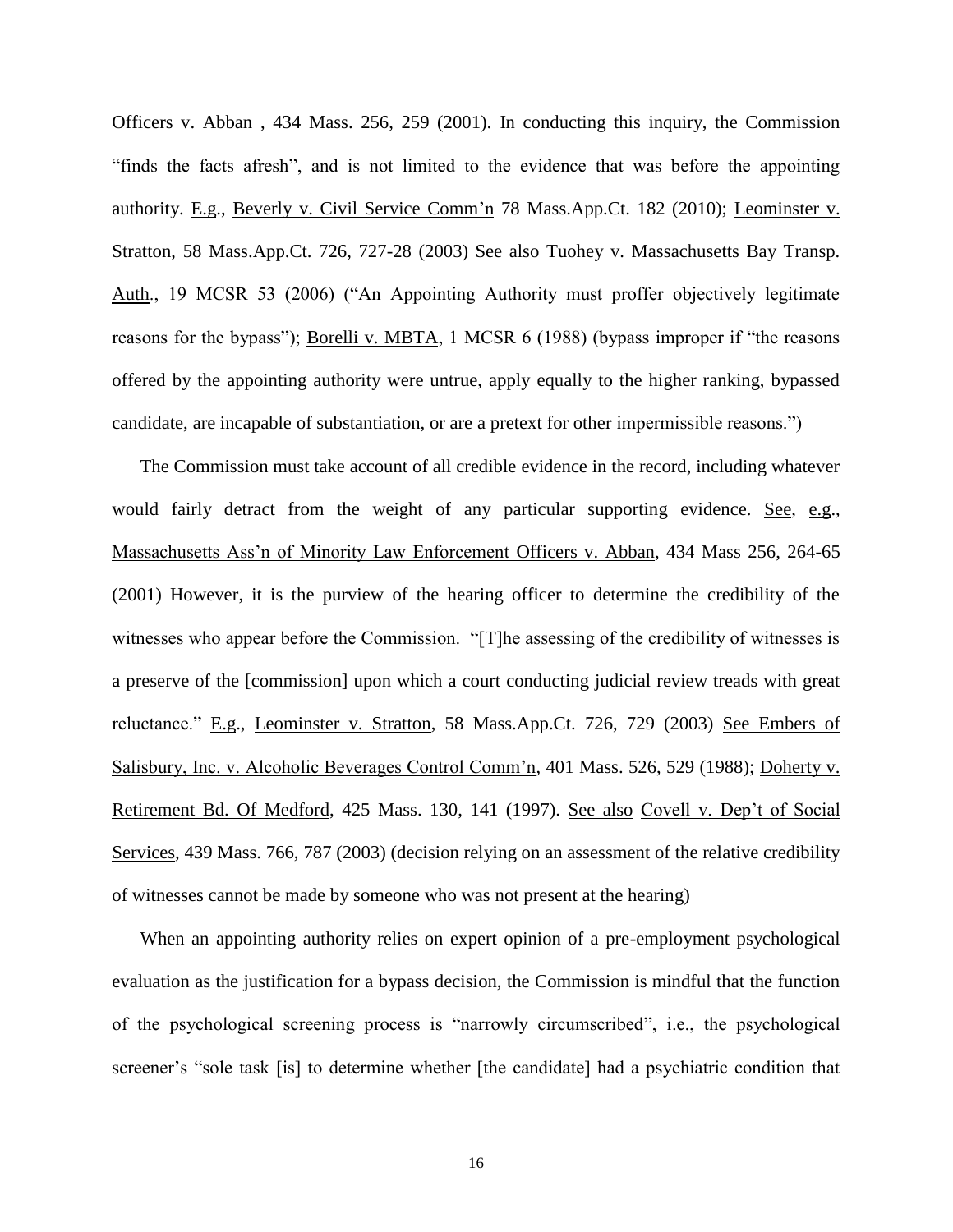would prevent [the candidate] from performing, even with reasonable accommodation, the essential functions of the job." Police Dep't of Boston v. Kavaleski, 463 Mass. 680, 694 (2012). The role of the psychological evaluation is to ascertain whether the candidate's "history, current status, prognosis and ability to respond to the stressors of the job" affirmatively prove the existence of a specific "disqualifying" psychiatric condition; it is not sufficient for the evaluator to find a candidate's psychological profile "not inconsistent" with a disqualifying condition or one the evaluator thought "may" be present and it is not appropriate for the evaluator to look for the presence of "qualifying traits" or to make "substantially subjective determinations" about a candidate's suitability for police work. Id., 463 Mass. at 692-695.

The opinions of expert witnesses have no special "magic qualities" and the Commission, as the trier of the facts, may decline to adopt them in whole or in part and may give them such weight as they deserve. See, e.g., Police Dep't of Boston v. Kavaleski, 460 Mass. 680, 694-695 (2012) and cases cited; Commonwealth v. Gaynor, 443 Mass. 245, 266 (2005); Ward v. Commonwealth, 407 Mass. 434, 438 (1990); New Boston Garden Corp. v. Board of Assessors, 383 Mass. 456, 467-73 (1891); Turners Falls Ltd. Partnership v. Board of Assessors, 54 Mass.App.Ct. 732,737-38, rev. den., 437 Mass. 1109 (2002). Dewan v. Dewan, 30 Mass.App.Ct. 133, 135, rev.den., 409 Mass. 1104 (1991).

Applying these principles to the facts of the present appeal, the BPD has failed to prove by a preponderance of the evidence that Mr. Araujo possessed a disqualifying psychiatric condition that justified the decision to bypass him for appointment to the position of BPD Police Officer.<sup>3</sup>

 $\overline{a}$ 

<sup>&</sup>lt;sup>3</sup> The Appellant argued that the BPD improperly used its revised screening process to disqualify Mr. Araujo before it had been approved by HRD, that the HRD Medical Guidelines and the BPD's then approved version did not authorize a psychologist, rather than a physician, to determine whether the candidate was medically unfit, and, therefore, the BPD's bypass decision is invalid on those grounds. In general, the Commission defers to the reasoned decisions of HRD on such technical matters, and this appeal presents no reason to address these questions as the remedy for any such procedural error, if any, would not differ from the remedy to be ordered here on the merits.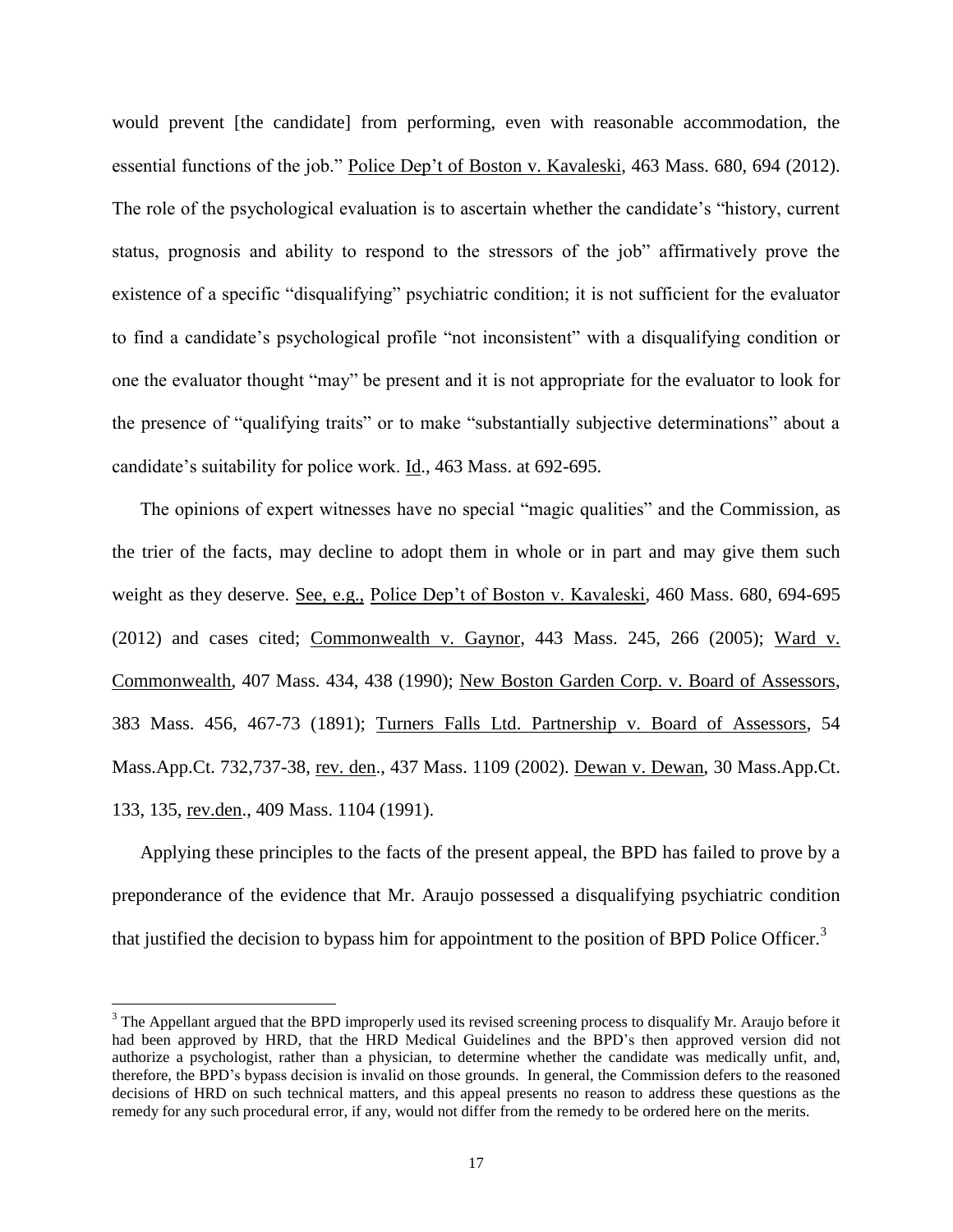First, it is undisputed that Mr. Araujo does not suffer from, and has never been diagnosed with or treated for, a Category A psychiatric condition that would constitute an automatic disqualification for appointment.

Second, while there is some room for consideration of a recruit's history of risky behavior in the context of a separate search for evidence of a current Category B medical condition, the HRD Medical Guidelines clearly require more than simply having an evaluator offer his or her subjective "concerns" drawn from selected episodes of candidate's past conduct that the BPD already knew about and found not to be disqualifying. The Commission has construed a Category B medical condition to mean:

"An applicant may be disqualified for having a Category B "psychiatric condition" so long as the applicant has a "psychiatric condition" which has manifested itself by a preponderance of scientifically reliable and credible proof of deficient mental health behavior, but not necessarily proof of a psychiatric "disorder" found within the DSM-IV. Should the occasion present itself in future cases, the Commission may consider further refinement of this definition, as well as further inquiry into the scientifically appropriate role of clinical interview impressions and standardized testing in the evaluation process, with a view to seeking greater clarity on these subjects that will preserve the balance necessary to respect the legitimate purposes of PSP screening while promoting requirements of the basis merit principle that eschews public employment decisions when they are arbitrary and capricious or incapable of fair and objective substantiation." (emphasis added)

See Goff v. Fall River Police Dep't, CSC No. G1-12-263, 26 MCSR --- (2013) citing Roberts v. Boston Police Dep't, 21 MCSR 536 (2008). This interpretation is consistent with the testimony of both psychologists in the present appeal to the effect that a disqualification for a psychiatric medical condition must turn on current evidence of some identifiable clinically-defined dysfunctional "enduring traits", not merely episodes, in a candidate's history.

Under HRD's Medical Guidelines, a candidate's psychiatric condition must also be of *"*sufficient severity to prevent the candidate from performing the essential functions of a police officer without posing a significant risk to the safety and health of him/herself or others."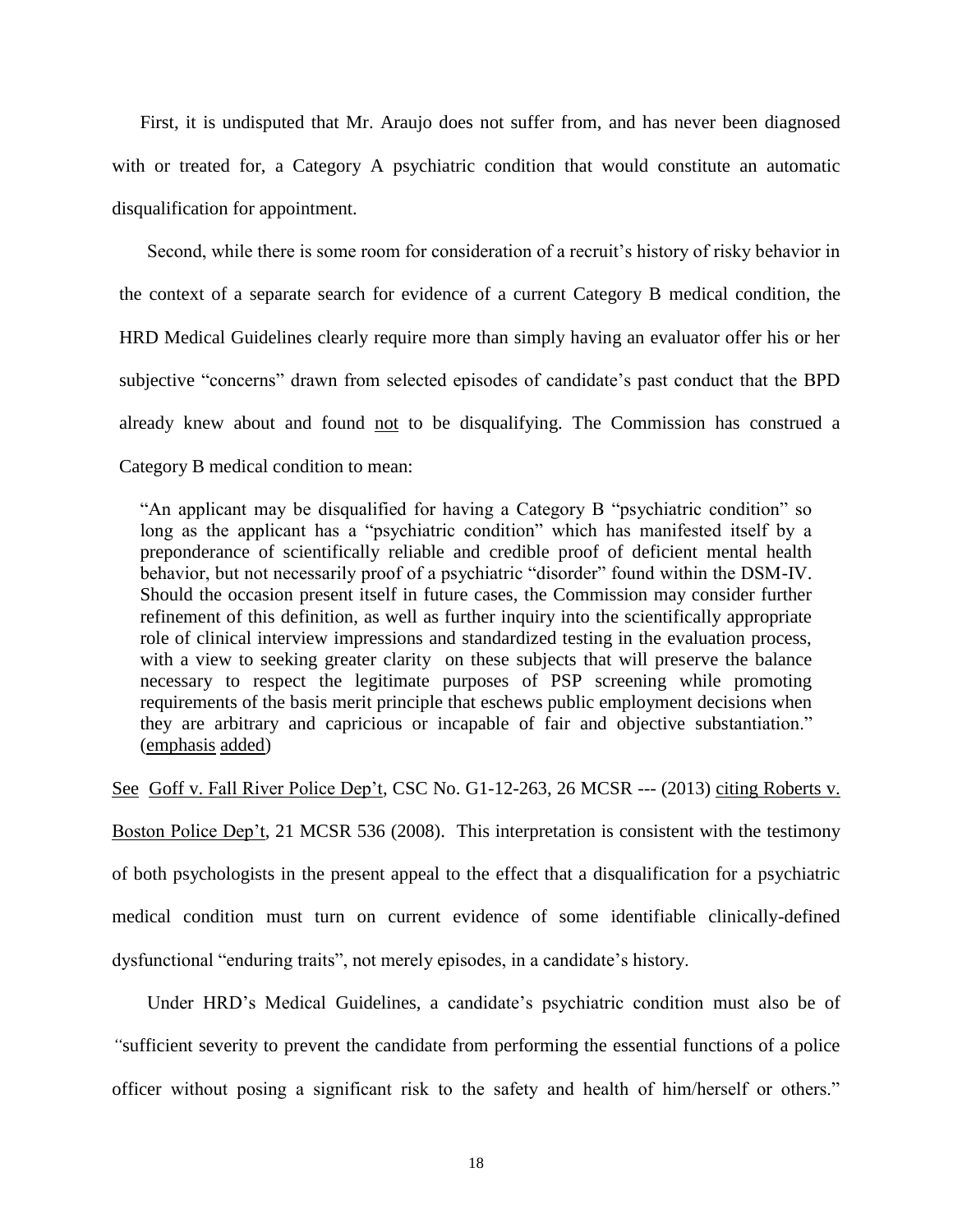Finally, the BPD's screening plan requires that a candidate's condition must be one that cannot be ameliorated by "reasonable accommodation." Goff v. Fall River Police Dep't, CSC No. G1- 12-263, 26 MCSR --- (2013)

Although Dr. Johnson recited that Mr. Araujo showed "current evidence of a Category B "behavioral disorder", he never supported that opinion by identifying any such disorder. I find no credible evidence that Mr. Araujo currently has, or ever did have, any such unidentified Category B behavior disorder or psychiatric condition. Indeed, Dr. Johnson couched his opinions as "concerns" and "serious doubts' about Mr. Araujo's poor judgment and behavior that he believed would lead him to "experience difficulties" and "struggle to perform" as a police officer, an opinion he based on two examples of "blame avoidance" and "failure to accept responsibility" while in college and the 2002 lapse of his motorcycle insurance. Dr. Johnson never opined that Mr. Araujo's unspecified behavior disorder put his safety or the safety of others at risk were he appointed as a police officer and, even if he had, I find no credible basis to believe he was such a risk.

Third, Dr. Johnson's subjective impressions are wholly implausible in view of the BPD recruit investigator's findings and other undisputed facts about Mr. Araujo's history. Both of the two criminal cases in which Mr. Araujo was involved were thoroughly investigated by experienced BPD officers, flagged in the investigator's report and fully considered by the BPD, individually, in combination and collectively, with all of his other prior history, before BPD decided twice to offer him an appointment as a BPD police officer. The BPD investigator was also fully aware of Mr. Araujo's driving record, including the 2002 failure to maintain insurance on his motorcycle and did not even flag that history in his investigative report as a matter of any current "concern" to the BPD whatsoever. Also, Dr. Johnson's conclusions were based on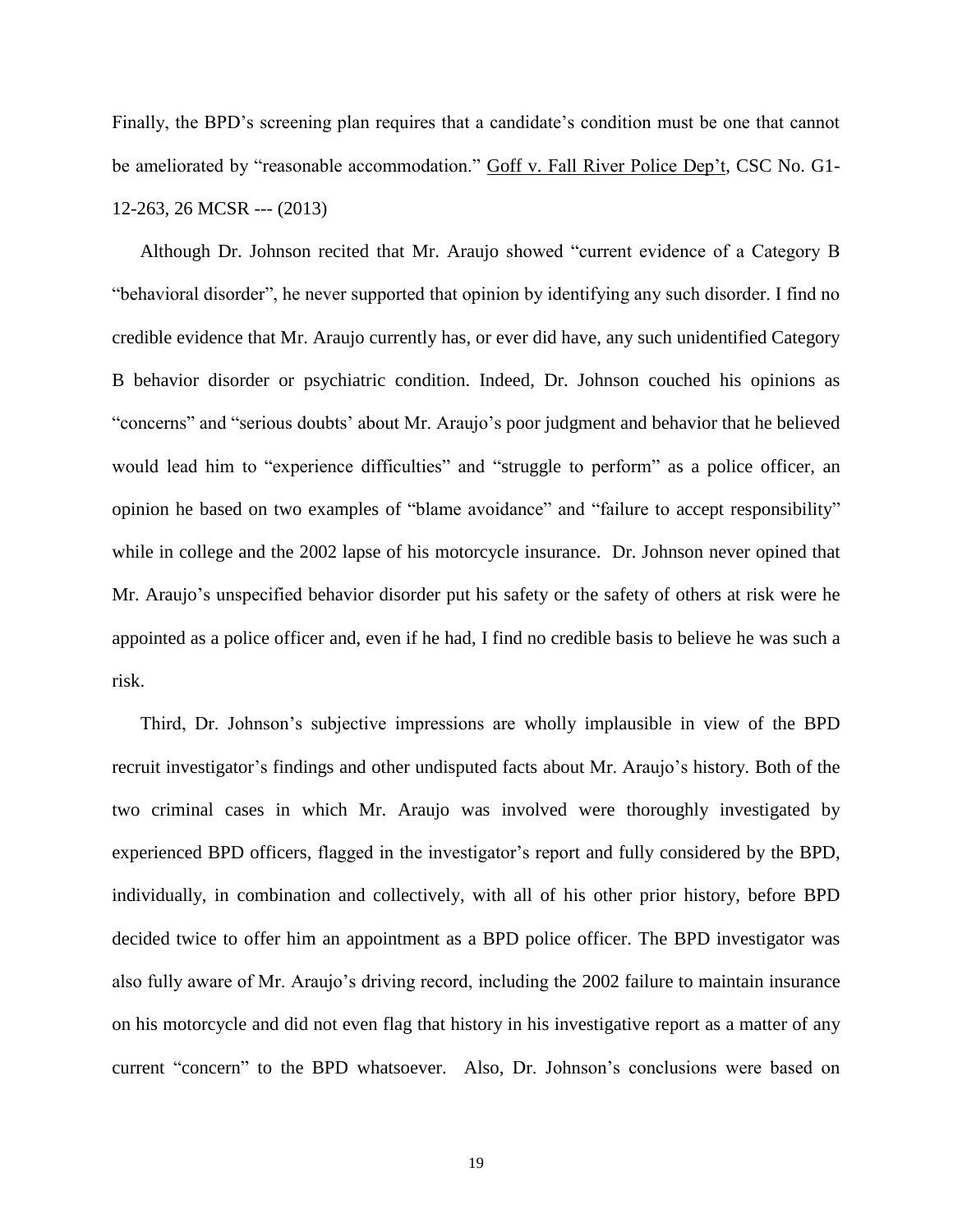assumptions and inferences that were shown to be erroneous, such as his misinterpretation of the SUI test scales and Mr. Araujo's employment record at State Street Bank, and his dubious assumptions drawn from Mr. Araujo's interview responses, such as concluding Mr. Araujo's choice of words that he was "not an alcohol person" implied just the opposite. I also take note of Dr. Schaefer's criticism of Dr. Johnson's practice of seeing multiple applicants back-to-back with limited time to absorb the contents of their extensive BPD Student Officer employment packages. I infer that that this practice probably contributed to Dr. Johnson's limited knowledge of, and failure to consider, many relevant facts contained in this record about Mr. Araujo's history that patently were not consistent with his psychological "concerns", and which data reasonably deserved to have been explored and accounted for more thoroughly in order to reach a fair and credible assessment.

Fourth, although Dr. Johnson claimed not to have relied on the prior bypass evaluations, in fact, his evaluation report quoted at length from Dr. Scott's first level screening reports and he acknowledged having reviewed the prior reports by Dr. Scott and Dr. Reade, as well as the 2008 test results and used them to shape his own evaluation. Mr. Araujo persuaded me that Dr. Scott was clearly pre-disposed to disqualify him the second time around, and that most of her hearsay statements referenced by Dr. Johnson lacked sufficient indicia of reliability or credibility to be given any weight. This evidence, together with the likelihood that Dr. Johnson's evaluation techniques led him to "blend" his impressions of the candidates he saw, leads me to conclude that Dr. Johnson failed to provide Mr. Arajuo with the unbiased "fresh look" that he was obliged to give him.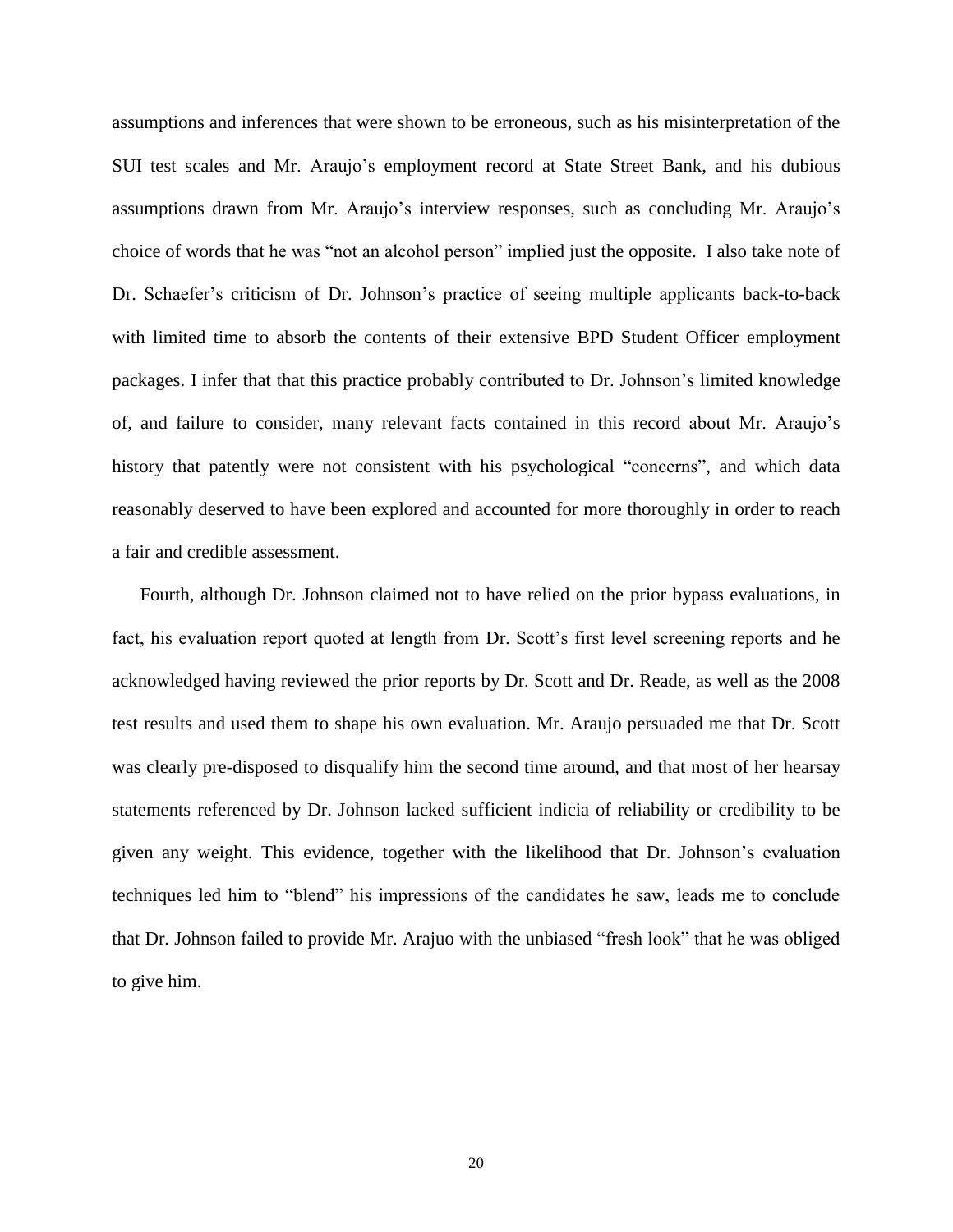# Relief to be Granted

Pursuant to the powers of relief inherent in Chapter 310 of the Acts of 1993, the name of the Appellant, Jose Araujo, shall be placed at the top of future certifications for original appointment to the position of Police Officer in the BPD until he is selected for appointment or bypassed. If and when Mr. Araujo is selected for appointment and commences employment as a BPD police officer, his civil service records shall be retroactively adjusted to show, for civil service seniority purposes, as his starting date, the earliest Employment Date of the other persons employed from Certification 290999. Finally, the BPD may elect to require Mr. Araujo to submit to an appropriate psychiatric medical screening in accordance with current BPD policy; provided, however, that such screening shall be performed, de novo, by qualified professional(s) selected by the BPD other than mental health professionals who have previously performed a first level or second level screening of Mr. Araujo.

For all of the above reasons, the appeal of the Appellant, Jose Araujo under Docket Nos. G1-11-42 is hereby *allowed.*

Civil Service Commission

Paul M. Stein Commissioner

By a 3-1 vote of the Civil Service Commission (Bowman, Chairman [ABSENT]; Ittleman [YES], Marquis [NO], McDowell [YES] and Stein [YES], Commissioners on July 25, 2013.

A true record. Attest:

\_\_\_\_\_\_\_\_\_\_\_\_\_\_\_\_\_\_\_

Commissioner